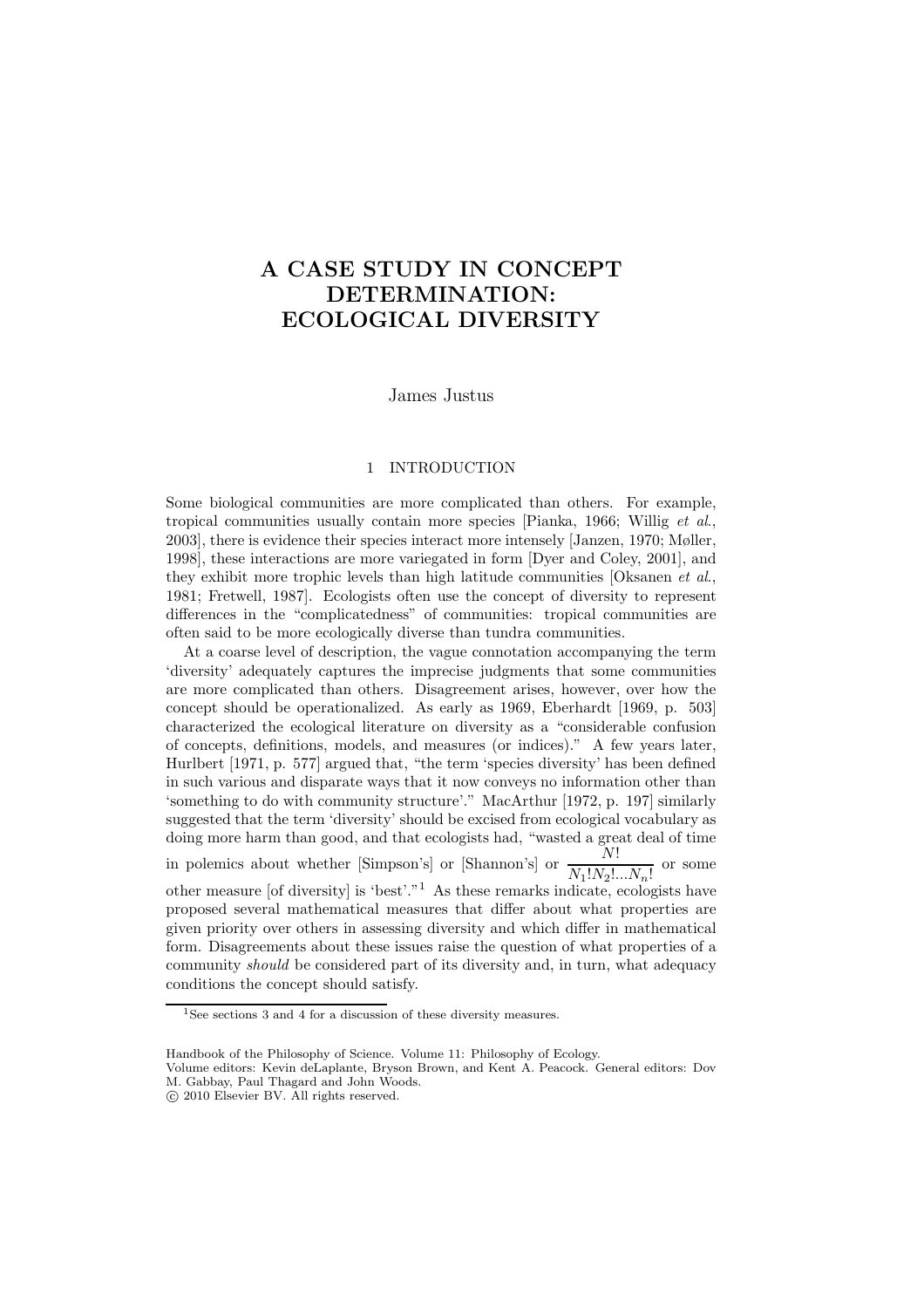Section 2 describes and defends seven adequacy criteria for the concept of ecological diversity. It also argues two additional criteria found in the ecological literature are untenable. The primary focus is adequacy criteria for measures of diversity, such as Shannon's and Simpson's, that make no assumption about the underlying distribution of individual organisms among species in a community. For this reason, these indices are sometimes called nonparametric (e.g. [Lande, 1996]) to distinguish them from indices derived from parameters of statistical models of species abundance, such as the log series [Fisher et al., 1943] and log normal [Preston, 1948], or from biological models, such as the broken stick and overlapping niche model [MacArthur, 1957].<sup>2</sup> Unlike parametric indices, nonparametric diversity indices are applicable to any biological community with any species abundance distribution.<sup>3</sup> This analysis also assumes that communities have been exhaustively sampled, thereby avoiding complex issues about the adequacy of diversity indices given imperfect and incomplete sampling to focus on the problem of specifying the concept of ecological diversity when complete knowledge about the community's relevant properties is available.<sup>4</sup>

Like most ecological literature on the concept of diversity, the focus is on species richness and evenness as components of diversity, although issues about how other information (e.g. taxonomic information) should affect assessments of diversity are occasionally touched upon. A myriad of indices combine species richness and evenness into a single measure of diversity, the two most popular being Simpson's and Shannon's. Sections 3 and 4 describe these indices and evaluate how they fare against the adequacy criteria defended in Section 2. Despite its greater popularity, Shannon's index performs worse than Simpson's. Section 5 concludes by assessing an influential criticism of the role of the diversity concept within ecology.

# 2 ADEQUACY CRITERIA FOR THE CONCEPT OF ECOLOGICAL DIVERSITY

Like most systems studied in science, biological communities can be represented with different degrees of specificity. With low specificity, a community can be represented simply in terms of the species it contains and how individual organisms of the community are distributed among these species.<sup>5</sup> This information is provided

 $2$ See [Preston, 1962a; 1962b; May, 1975; Rosenzweig, 1995] for reviews.

<sup>&</sup>lt;sup>3</sup>In fact, Lande [1996, p. 5] suggests that being nonparametric, and thus applicable to all biological communities, is a defensible adequacy condition for a diversity index. Some ecologists have also criticized that there is no theoretical justification for statistical models of species abundance distribution, and only poor ones for most biological models [Krebs, 1989, Ch. 10].

<sup>4</sup>See [Horn, 1966; Pielou, 1975; 1977; Patil and Tallie, 1982a] for extensive discussions of these issues.

 $5$ The target of this analysis is therefore quite modest. Greater representational specificity is achieved, for example, if interactions between species in a community are described with differential or difference equations in addition to how individuals are distributed among species (see [Justus, 2006]). For a much broader representational scope on idversity, see Maclaurin and Sterelny's [2008] analysis of biodiversity.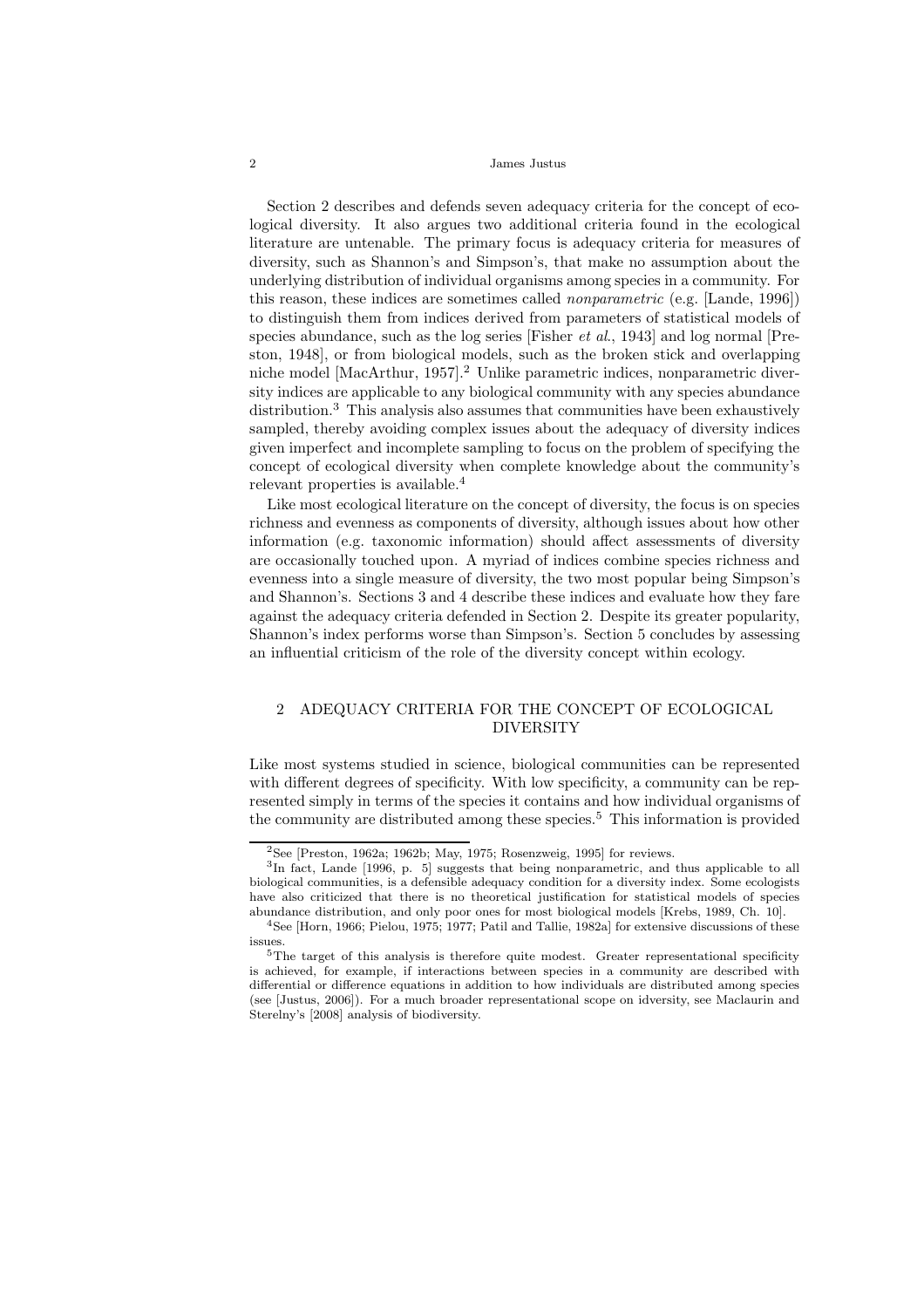by the proportional species abundance vector,  $V_p$ , of a community:

$$
(1) V_p = \langle p_1, \ldots, p_i, \ldots, p_n \rangle;
$$

in which  $n$  designates the number of species in the community, i.e. its *species* richness;  $p_i$  designates the proportional abundance of the *i*-th species in the community; the  $p_i$  are ordered from most to least abundant (ties broken by random selection), i.e.  $p_1 \geq \ldots \geq p_i \geq \ldots \geq p_n$ ; and  $\sum_{i=1}^n p_i = 1$ . The only properties of species  $V_p$  represents are their proportional abundances. Functional, trophic, and taxonomic differences (besides the species level) are not represented. Proportional abundances of species in a community often change over time for a variety of reasons (e.g. migration, interspecific interactions such as predation, competition, etc.) so  $V_p$  must be updated as communities change.

'Abundance' is an ambiguous term. Besides referring to the number of individual organisms of a species (a discrete quantity), it can also refer to their biomass (a continuous quantity). Accordingly,  $p_i$  can designate either: (i) the proportion of individuals of species i in a community given by  $\frac{N_i}{N}$  where  $N_i$  is the number of individuals of species i and  $N$  is the total number of community individuals. such as the proportion of wolves in an community; or, (ii) species  $i$ 's proportion of total community biomass, such as dry weight of a particular plant species in a forest community.  $p_i$  may differ significantly on these two interpretations, so ideally  $V_p$  should be calculated according to both interpretations for a given biological community. If it is unclear how to count individual organisms, as is the case for some clonal plant species or asexually reproducing marine species, the biomass interpretation of  $p_i$  is preferable.

Mathematically, components of  $V_p$  can take values of zero to represent species with zero abundance. Unlike species for which  $p_i > 0$ , adding or subtracting these terms from  $V_p$  need not change the other proportional abundances to ensure  $\sum_{n=1}^{\infty}$  $\sum_{i=1} p_i = 1$ . Biologically, however, species for which  $p_i = 0$  cannot be part of the community represented by  $V_p$ . To be one of the species comprising a community, the community must contain at least one representative of that species. As a biological collection, to deny this stipulation for communities would require commitment to the idea that a community can be represented to contain a species not instantiated by any of its members. Depending on the interpretation of  $p_i$  (see above),  $p_i \geq \frac{1}{N}$  or  $p_i \geq \frac{b_i}{B}$  for all i is assumed where N designates the total number of individuals in the community,  $B$  designates the total community biomass, and  $b_i$  designates the minimum biomass of an individual of species i.<sup>6</sup> In modeling contexts with different goals, such as in studies of extinction and migration processes, it may be useful to allow zero  $V_p$  components to represent when species have gone locally extinct or have emigrated completely from a community. Once a species

 $6$ For expositional convenience, only interpretation (i) from above will be discussed in the following unless specified otherwise.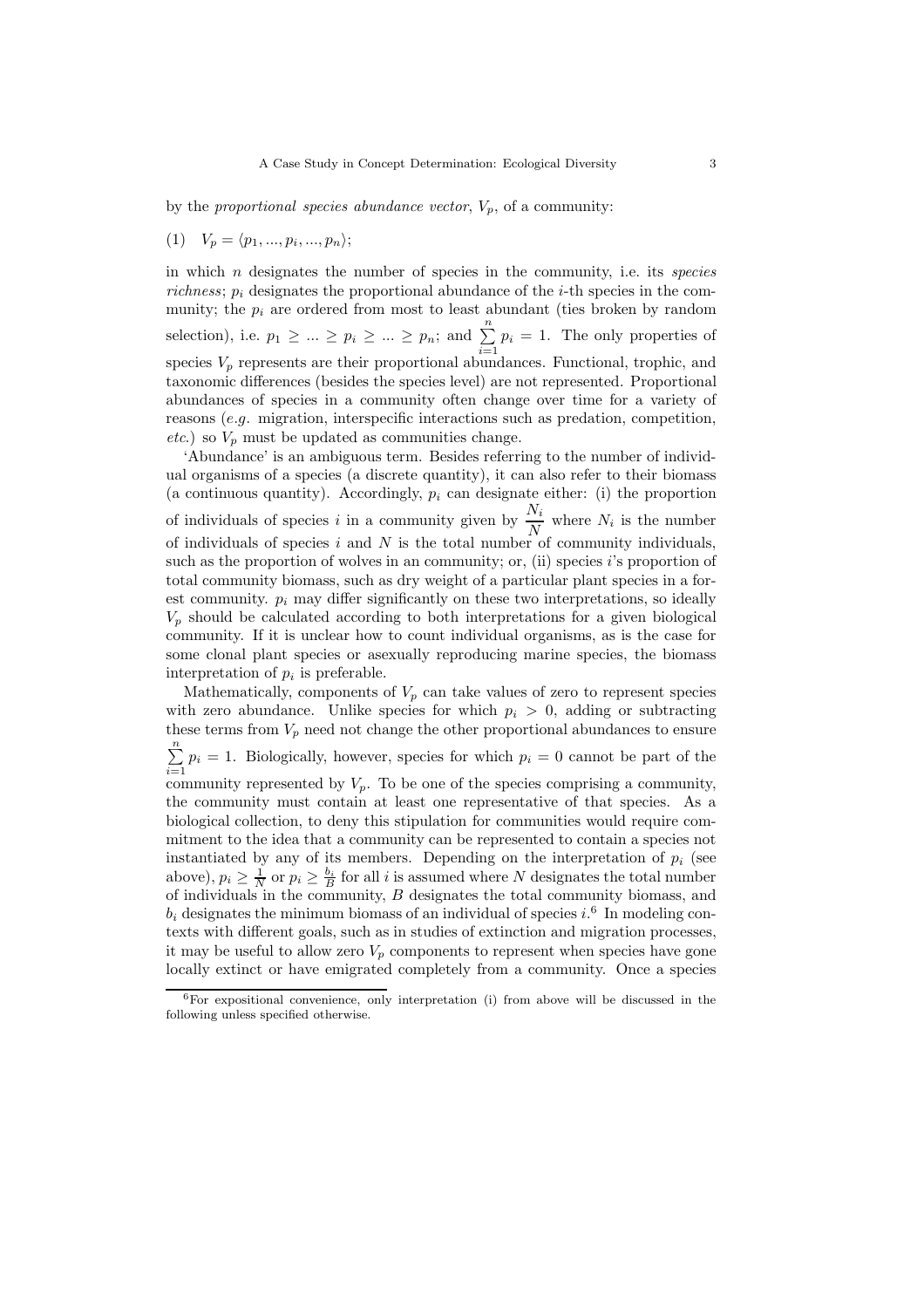disappears from a community, however, it is no longer part of that community and does not contribute to its diversity.<sup>7</sup>

Ecologists widely agree that two properties of a community should be part of its diversity: species richness and evenness [Pielou, 1966; 1975; 1977; Tramer, 1969; Patil and Taillie, 1982a; 1982b; Margurann, 1988; 2004].<sup>8</sup> Consider two simple communities, A and B, both composed of two species  $s_1$  and  $s_2$ . A and B have the same species richness (two). If the proportions of individuals distributed among the two species are  $p_1 = 0.02\%$  and  $p_2 = 99.98\%$  for A and  $p_1 = 50\%$  and  $p_2 = 50\%$  for B, B is said to be more even than A.

The widespread beliefs that species richness and evenness are components of diversity reflect intuitive constraints on the concept that can be formulated as explicit adequacy conditions:

- $(A1)$  for a given evenness, diversity should increase as species richness increases (i.e. as n from [1] above increases); and,
- $(A2)$  for a given species richness, diversity should increase as evenness increases.

Note that neither  $(A1)$  nor  $(A2)$  necessitate a particular mathematical form to the increase in diversity required.

The first condition codifies an incontestable feature of the diversity concept: the diversity of a collection increases as the number of different types of entities in the collection increases. Applied to a biological collection such as a community, (A1) therefore captures the intuitive idea that a community composed of one thousand species is more diverse than one composed of ten.

But there is a difficulty with (A1) as formulated. Unlike the clause "for a given species richness" in (A2), (A1) contains a qualification, "for a given evenness," for which  $V_p$  does not provide a quantitative characterization.<sup>9</sup> The problem is that increases in species richness (represented by new  $p_i$ ) necessitate changes in the  $p_i$ comprising  $V_p$  since all the  $p_i$  must sum to one following any change in species richness. These changes do not necessitate a change in evenness, but the absence of a quantitative characterization makes it unclear how evenness can remain static as species richness changes.<sup>10</sup> To avoid this difficulty,  $(A1)$  is often reformulated as:

<sup>&</sup>lt;sup>7</sup>Alternatively, the stipulation against zero  $p_i$  could be replaced with the proviso that species richness is determined by the number of *nonzero*  $p_i$  in  $V_p$  and that only they determine community diversity.

<sup>8</sup>McIntosh [1967] was probably the first to coin the term 'species richness' to refer to the number of species in a community. 'Evenness' and 'equitability' are used interchangeably in the ecological literature (e.g. [Lloyd and Ghelardi, 1964; McIntosh, 1967; Tramer, 1969; Peet, 1974; 1975]).

 $\overline{9n}$  from (1) provides a quantitative characterization of species richness.

<sup>10</sup>Similarly, although the simple examples discussed above and below provide an informal grasp of how communities can differ in evenness, absence of a quantitative characterization also makes the clause "as evenness increases" of (A2) unclear. The remainder of this section proposes adequacy conditions which help precisify the evenness concept.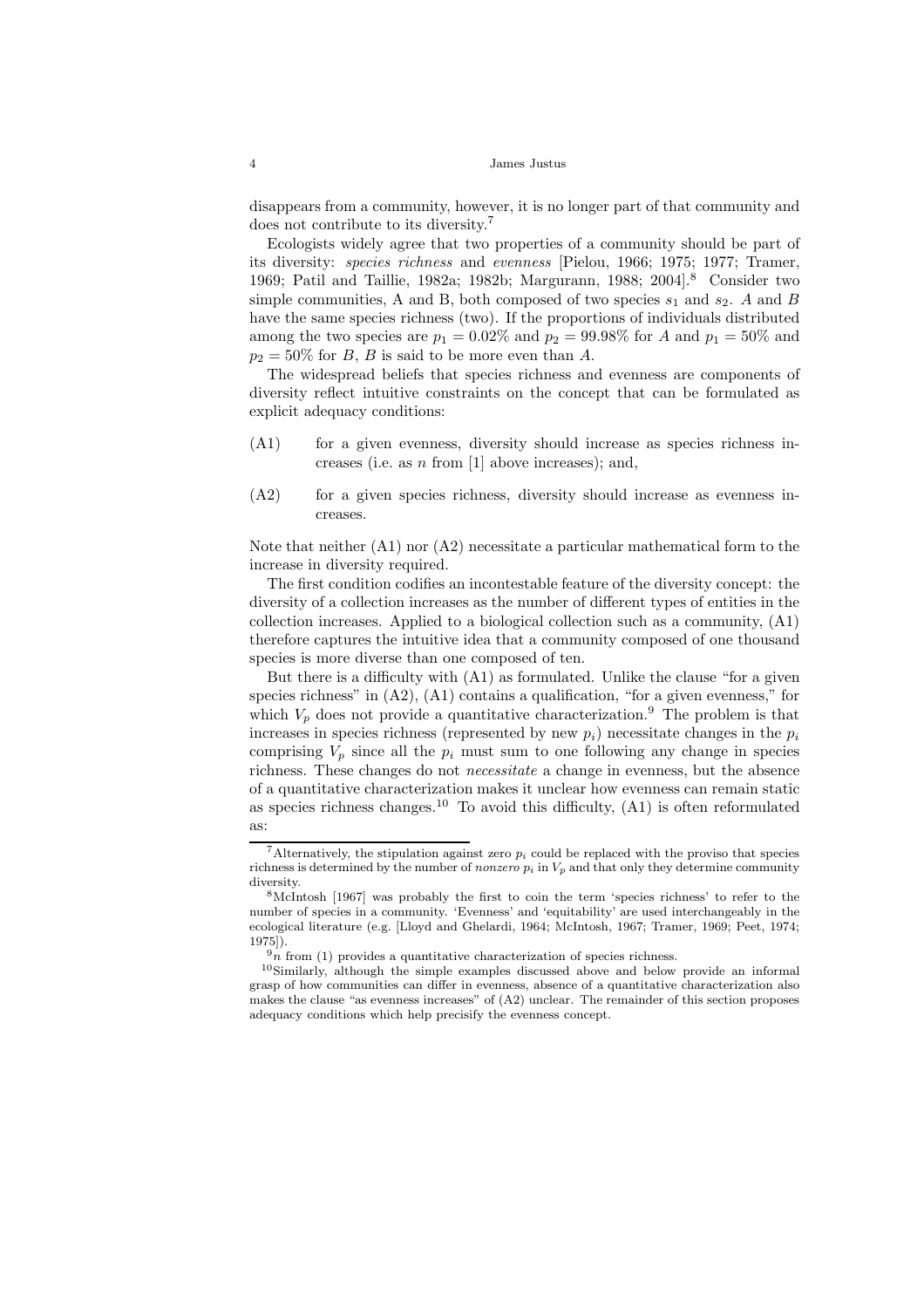$(A1')$ ) of two maximally even communities, the more species rich community is more diverse [Pielou, 1975, p. 7].

A quantitative characterization of 'maximally even' is provided by a third adequacy condition (A3) below.

Beyond its intuitive appeal, it is worth pausing over the reason (A2) should be accepted. Consider two communities, each composed of 100 species and 10000 total individual organisms. A community in which there are 100 individuals of each species seems more diverse than one with 9901 individuals of one species and one individual each of the other 99. The reason seems to be that besides a consideration of the number of types of entities in a collection, diversity also involves a consideration of how well they are represented. For this reason, diversity is often interpreted as the apparent or effective number of species present in a community (e.g. [Hill, 1973; Peet, 1974]). For example, to an observer with imperfect faculties of perception, or an ecologist with insufficient field time, or employing sampling methods with unavoidable limitations, the first community with evenly distributed individuals will usually appear to contain more species than the second community, despite their identical richness.<sup>11</sup> In this way,  $(A2)$  captures the intuitive idea that community  $B$  is more diverse than community  $A$  from above.

Thus far, evenness has not been explicitly characterized and (A1) and (A2) place no constraints on the concept. For a given species richness, evenness is clearly maximized when individuals of the community are equally distributed among species, i.e. when  $p_i = \frac{1}{n}$  for all i. This constraint corresponds to another adequacy condition:

 $(A3)$  for a given species richness, diversity is maximal when individuals of the community are distributed equally among species (i.e. when evenness is maximal).

Let  $V_p^{\text{max}}$  designate the maximally even proportional species abundance vector for a given richness.

Similarly, evenness is clearly minimized when community individuals are maximally unequally distributed. Specifically, diversity is minimal when all but  $(n-1)$ of the individual organisms comprising the community are of one species and the rest are equally distributed (one each) among the other  $(n - 1)$  species, i.e. when  $p_1 = \frac{N-(n-1)}{N}$ <sup>12</sup> Formulated as an explicit adequacy condition:

(A4) for a given species richness, diversity is minimal when individuals of the community are distributed maximally unequally among species (i.e. when evenness is minimal).

 $11A$  different line of thought also motivates (A2). A biological community is a set of organisms of different species. Sets are characterized by properties of their members. Members of an uneven community poorly represent some species, while each species of an even community is equally represented by its members. As a set, the characterization of a community with evenly distributed individuals therefore depends more significantly on a greater number of species-types than an uneven community.

<sup>&</sup>lt;sup>12</sup>Recall that *n* designates the number of species and N designates the total number of individual organisms.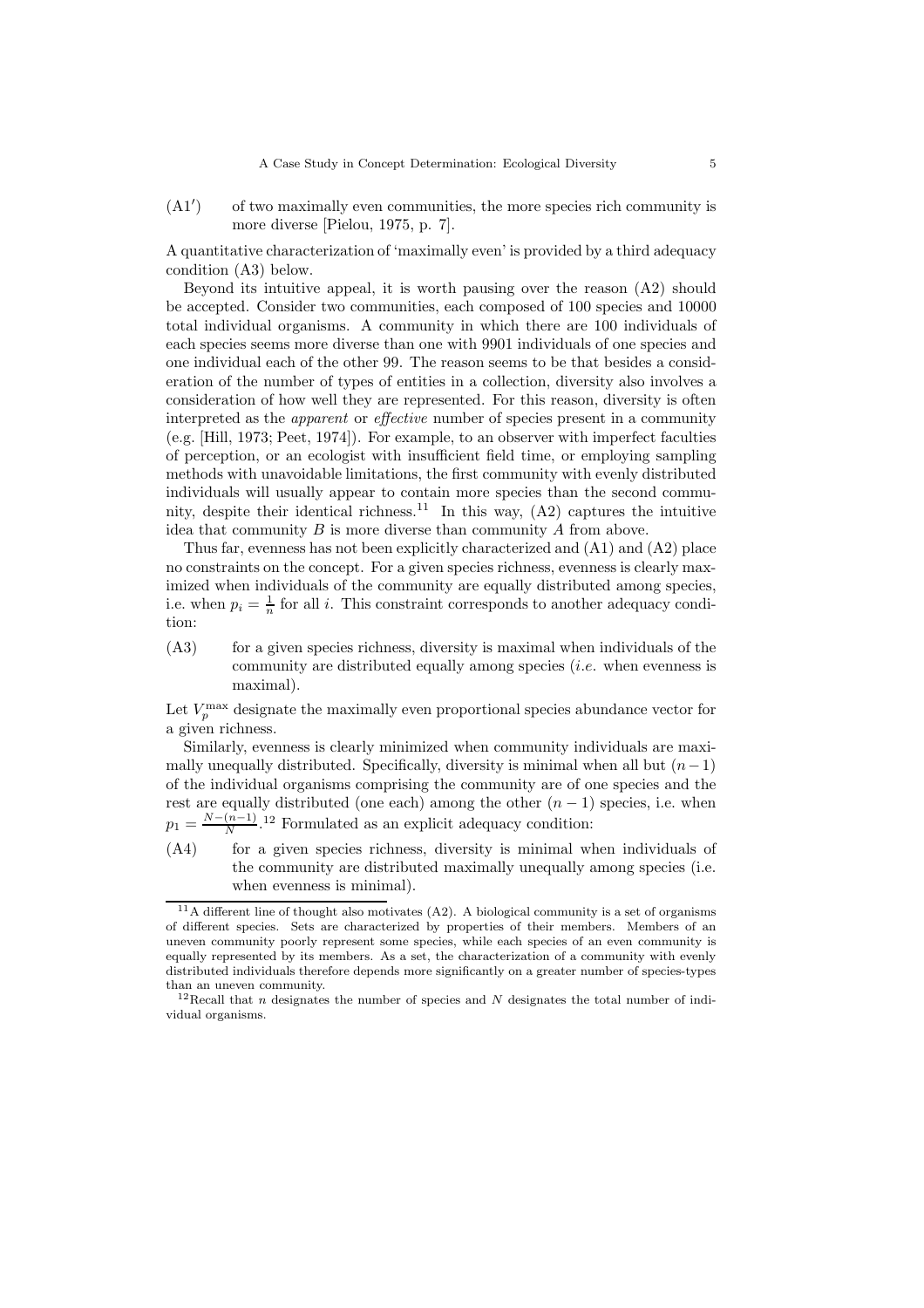Let  $V_p^{\text{min}}$  designate the minimally even proportional species abundance vector for a given richness.

Adequacy conditions  $(A1)$ – $(A4)$  are found throughout the ecological literature [Hill, 1973; Pielou, 1975; 1977; Magurran, 1988; 2004; Lande, 1996; Sarkar, 2007]. Building on  $(A2)$ – $(A4)$ , a further constraint on the evenness concept, and thus on diversity, can be formulated. Focusing on  $(A3)$ ,<sup>13</sup> if evenness is maximal for  $V_p^{\text{max}}$ , evenness must decrease as  $V_p$  diverges from it. This decrease can be quantified in many ways, but one rationale for doing so restricts the range of possible methods of quantification. Recall that the only differences between species being considered are their proportional abundances;  $V_p$  does not represent taxonomic, trophic, functional, and other interspecific differences. Besides their proportional abundances, different species are therefore treated as equally important in assessing the diversity of a community. Thus, if evenness decreases because one species deviates from its maximally even proportional abundance  $(\frac{1}{n})$ , an equal deviation from the maximally even proportional abundance by another species should induce an identical decrease in evenness and thus in diversity. Formulated as an explicit adequacy condition:

(A5) for a given species richness, if  $V_p^i$  and  $V_p^j$  are proportional species abundance vectors that deviate from  $V_p^{\max}$  because species i and species j, respectively, deviate equally from a  $\frac{1}{n}$  proportional abundance, evenness decreases by the same amount in both cases.

Put informally, (A5) stipulates that assessment of diversity is blind to species identity. It thereby captures the frequently made assumption that evaluating community diversity requires treating species as equals in the absence of taxonomic, functional, or other data [Magurran, 2004, p. 11]. In such cases, only the extent a species' proportional abundance deviates, not what species it is, is relevant when assessing a community's diversity.<sup>14</sup>  $(A5)$  is neutral, however, about whether rare or abundant species are more important to the diversity of a community. It requires merely that *equal* changes in the abundances of two species from maximal evenness necessitate equal decreases in diversity.

Even with this further constraint,  $(A1)$ – $(A5)$  are weak adequacy conditions in the sense that they do not determine a unique quantitative measure of diversity. In fact, most common quantitative indices satisfy them (see §§3–5). Distinct quantitative diversity indices result from different ways of integrating and quantifying species richness and evenness consistent with  $(A1)$ – $(A5)$ . Before discussing the

<sup>13</sup>Similar reasoning applies for (A4).

<sup>&</sup>lt;sup>14</sup>Strictly speaking, (A5) follows from the way  $V_p$  was constructed. Recall that the  $p_i$  are ordered from most to least abundant. This was intended to impose a nonarbitrary ordering on the components of  $V_p$ . It also entails, however, that  $V_p^i$  and  $V_p^j$  referred to in (A5) are identical because  $p_i$  and  $p_j$  would fall at the same place in the ordering for  $V_p^i$  and  $V_p^j$ , respectively. If the ordering constraint were not imposed and species were assigned indices in  $V_p$  prior to determination of their proportional abundances, (A5) would constitute an independent requirement on diversity. As is, (A5) is retained to make the requirement explicit. I owe Samir Okasha for this clarification.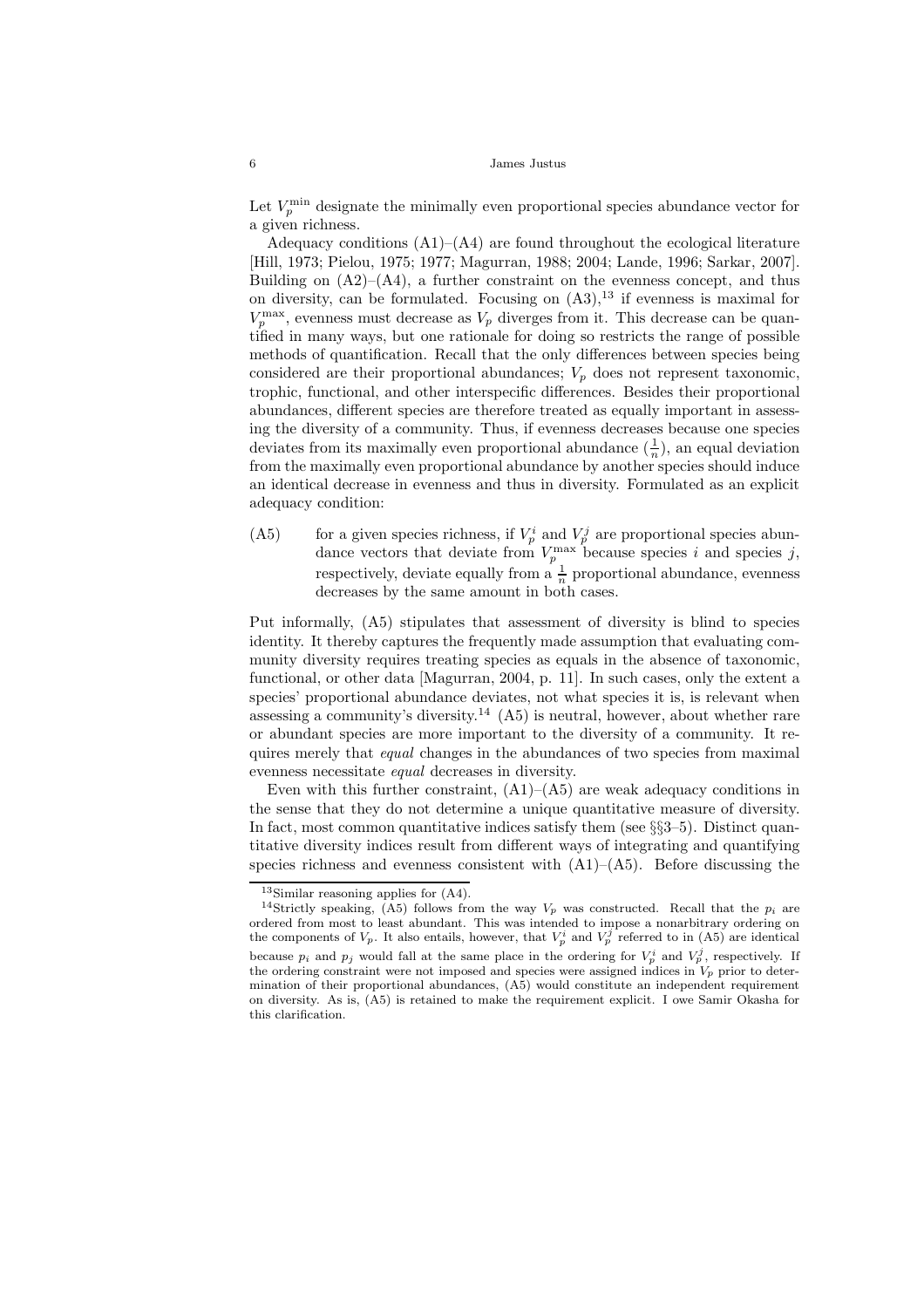two most common such indices in the next sections, it is therefore important to consider whether any other defensible adequacy conditions would necessitate a particular quantitative index of diversity.

Notice that (A5) does not entail different *types* of deviations from  $V_p^{\text{max}}$  (or  $V_p^{\text{min}}$ ), such as those involving different numbers of species, must be accorded the same import for diversity. Of course, unequal deviations of the same type should necessitate different values of diversity. Consider, for example, the type of deviation in which one species i deviates from  $\frac{1}{n}$ . If  $p_i$  decreases from  $\frac{1}{n}$  to  $\frac{1}{2n}$ , diversity should decrease less than if  $p_i$  decreases to  $\frac{1}{3n}$  all else being equal because the decrease in evenness is greater in the latter case (see [A2]). If  $p_i$  decreases from  $\frac{1}{n}$  to  $\frac{1}{4n}$ , however, (A5) entails nothing about whether diversity should decrease more or less than in a case in which  $p_i$  decreases from  $\frac{1}{n}$  to  $\frac{1}{2n}$  and some other  $p_k$ decreases from  $\frac{1}{n}$  to  $\frac{1}{2n}$ .

What is needed is an method for evaluating evenness that would adjudicate between different types of deviations from  $V_p^{\text{max}}$  (or  $V_p^{\text{min}}$ ) for a given species richness. One natural method for doing so simply evaluates evenness in terms of the *distance* between  $V_p$  and  $V_p^{\text{max}}$ . In general, a function  $d: G \times G \to \mathbf{R}$  is a distance metric if it possesses three properties for all  $x, y, z \in G$ :

- (P1)  $d(x, y) \ge 0$ , and  $d(x, y) = 0$  if and only if  $x = y$ ;
- (P2)  $d(x, y) = d(y, x)$  (symmetry); and,
- (P3)  $d(x, z) \leq d(x, y) + d(y, z)$  (triangle inequality). [Kaplansky, 1977].

An infinite number of different functions satisfy these conditions and could therefore be used to measure deviation of  $V_p$  from  $V_p^{\max}$ . For instance, an especially simplistic distance metric satisfying (P1)–(P3) is  $d(x,y) = 0$  if  $x = y$ , and 1 otherwise. This is plainly inappropriate as a metric for measuring the distance between biological communities represented by  $V_p$  and  $V_p^{\text{max}}$ . According to this metric, communities A and B from above are at the same distance from  $V_p^{\max}$ .

Since components of  $V_p$  and  $V_p^{\text{max}}$  take real values, an appropriate distance metric, and certainly the most common, is the Euclidean metric:

(2) 
$$
d(V_p, V_p^{\max}) = \sqrt{\sum_{i=1}^{n} (p_i - \frac{1}{n})^2}^{1.15}
$$

Measured in this way, the idea is that evenness is inversely related to the Euclidean distance between its species abundance vector and  $V_p^{\text{max}}$ .<sup>16</sup> For example, if the diversity of  $V_p^{\text{max}}$  and  $V_p^{\text{min}}$  for a given richness are set at 1 and 0, respectively (see [A3] and [A4] above), the diversity of a community represented by  $V_p$  would take values on [0,1] determined by the Euclidean distance between  $V_p$  and  $V_p^{\text{max}}$ .

<sup>15</sup>Note that I am not claiming the Euclidean metric is *uniquely* defensible.

<sup>&</sup>lt;sup>16</sup>Similarly, since evenness is inversely related to the Euclidean distance, evenness is directly related to the Euclidean distance from  $V_p^{\text{min}}$ .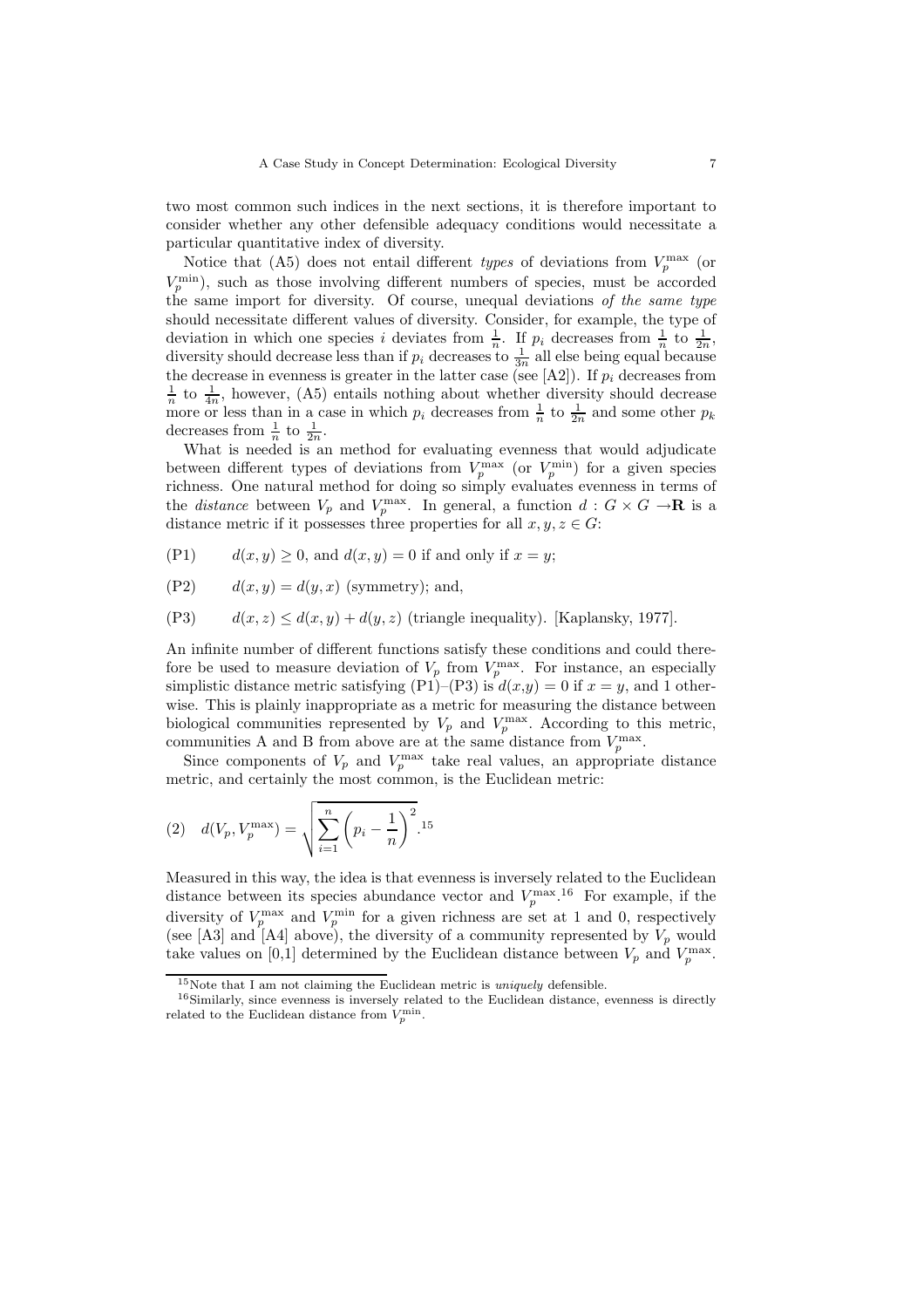Species abundance vectors that deviate from  $V_p^{\text{max}}$  in different ways but at the same distance from it would thereby have the same evenness; those at different distances from  $V_p^{\max}$  would differ in evenness. In particular, for the two species abundance vectors discussed above, one in which  $p_i$  for one species decreases from  $\frac{1}{n}$  to  $\frac{1}{4n}$  and another in which  $p_i$  and  $p_k$  for two species decrease from  $\frac{1}{n}$  to  $\frac{1}{2n}$ , the latter would be accorded greater evenness because its distance from  $V_p^{\max}$  is smaller than the former. Codified in an explicit adequacy condition:

(A6) for a given species richness: (i) evenness decreases (increases) as the Euclidean distance from  $V_p^{\text{max}}$   $(V_p^{\text{min}})$  increases; and, (ii) communities represented by species abundance vectors at the same Euclidean distance from  $V_p^{\text{max}}$  (or  $V_p^{\text{min}}$ ) have the same evenness.<sup>17</sup>

Similar to the way (A5) stipulates that diversity is blind to species identity, (A6) stipulates that diversity is blind to the type of deviation from  $V_p^{\text{max}}$  (or  $V_p^{\text{min}}$ ). (A6) does not necessitate a unique quantification of evenness because the decrease (or increase) required in clause (i) may take many mathematical forms  $(e.g.$  concave vs. convex, linear vs. nonlinear, exponential vs. nonexponential, etc.). Note that (A6) holds only if (A5) does as well.

Together with (A2), (A6) imposes a significant constraint on the diversity concept. It requires treating changes in the proportional abundances of rare and common species as equally important to diversity. According to  $(A6)$ , for instance, diversity must decrease the same amount with a decrease in  $p_i$  for an extremely rare species and with an identical decrease in a much more common species.<sup>18</sup> Thus, (A6) precludes diversity from being partially sensitive to the proportional abundances of rare or common species. In particular, it requires that species abundance vectors in which several species are very abundant and a few are very rare, and in which several species are very rare and a few are very abundant have the same diversity if their distances from  $V_p^{\text{max}}$  are identical. (A6) thereby captures the same idea underlying (A5): that diversity requires treating all species as equals. To illustrate, consider two species abundance vectors  $\left\langle \frac{8}{15}, \frac{4}{15}, \frac{3}{15} \right\rangle$  and  $\left\langle \frac{7}{15}, \frac{6}{15}, \frac{2}{15} \right\rangle$ . The first contains one abundant species and two rarer species (the maximally even  $p_i$  for each species is  $\frac{1}{3}$ . The second contains two abundant species and one rare species. The distances between each vector and  $V_p^{\text{max}}$  are identical and hence both are accorded the same diversity by (A6).

For the same reason diversity should be blind to species identity (see  $[A5]$ ) and blind to the type of deviation from  $V_p^{\max}$  (or  $V_p^{\min}$ ) (see [A6]), diversity should

 $^{17}{\rm Since}$  Euclidean distance is not the only defensible distance metric (see footnote above), (A6) need not be formulated with it. I focus on Euclidean distance because it is the most common metric for vectors with real components and is clearly defensible. Smith and Wilson [1996], for instance, describe several desirable properties of potential indices of evenness captured by (A6). However, the degree of agreement between analyses of diversity indices based on formulations of (A6) and (A7) with different defensible distance metrics is currently unknown.

<sup>&</sup>lt;sup>18</sup>This holds when all species have proportional abundances  $\langle \frac{1}{n} \rangle$ . For species with proportional abundances  $\frac{1}{n}$ , evenness will increase as their proportional abundances decrease towards  $\frac{1}{n}$ .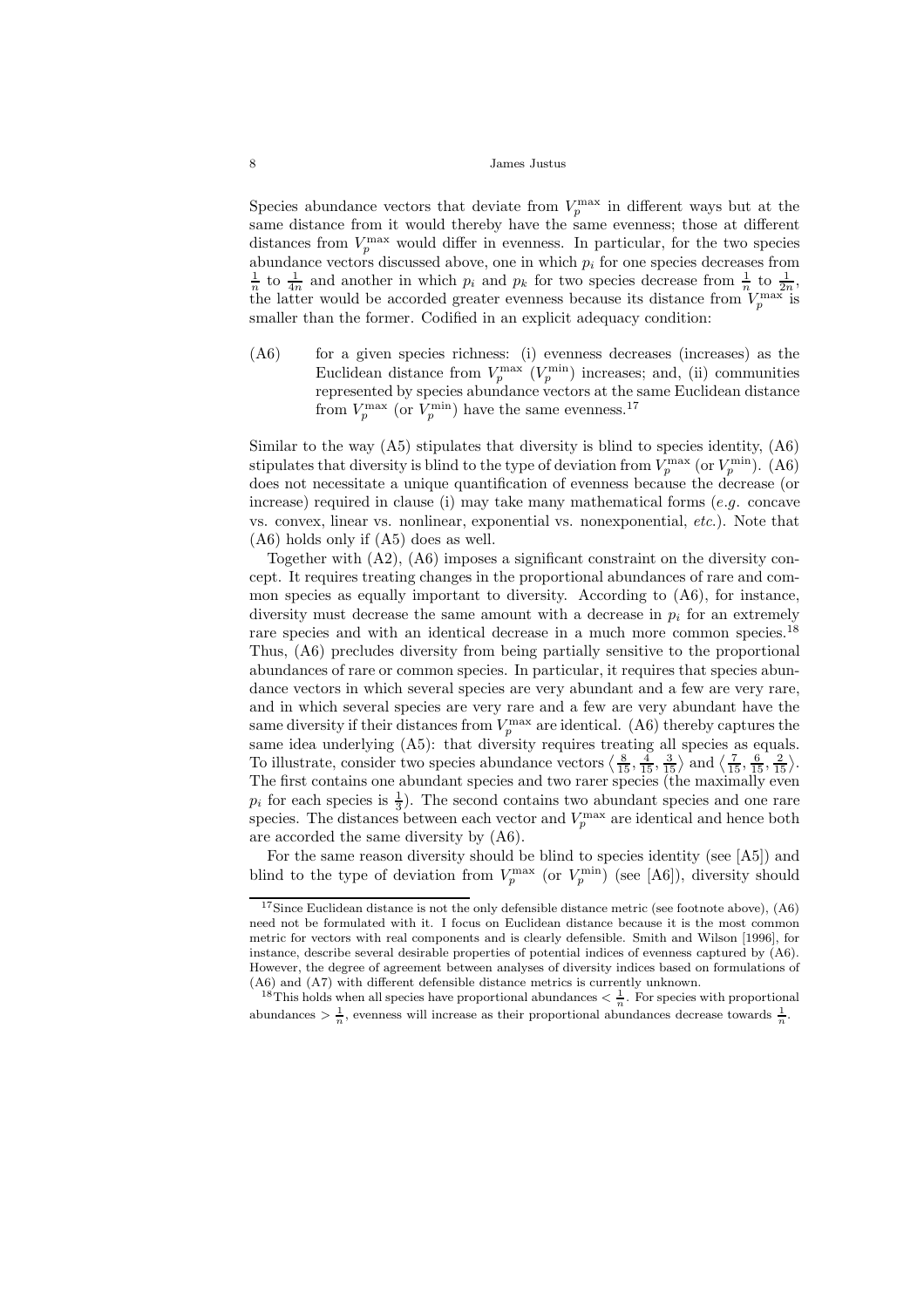not be partial to particular distances between  $V_p$  and  $V_p^{\max}$  (or  $V_p^{\min}$ ) in the sense that diversity should decrease uniformly (i.e. linearly) as the distance between  $V_p$ and  $V_p^{\text{max}}$  increases. Formulated as an explicit adequacy condition:

(A7) for a given species richness, evenness decreases (increases) *linearly* as the Euclidean distance between  $V_p$  and  $V_p^{\max}$  (or  $V_p^{\min}$ ) increases.

(A7) requires equal intervals of distance (as measured by equation [2]) correspond to equal differences in diversity values, regardless of the specific distance  $V_p$  is from  $V_p^{\text{max}}$ . Specifically, if  $d(V_p^i, V_p^{\text{max}}) = x$  and the difference in diversity value between  $V_p^i$  and  $V_p^{\max}$  is y, then if  $d(V_p^j, V_p^{\max}) = x$  also, the difference in diversity value between  $V_p^j$  and  $V_p^{\text{max}}$  is also y. Note that (A7) holds only if (A6) does as well.

(A6) and (A7) both follow from a principle sometimes mentioned in discussions of ecological diversity (e.g. [Krebs, 1989; Magurran, 2004]). The principle is that diversity should not be partial among individual organisms, just as it should not be partial among species in a community. Specifically, in assessments of diversity in the absence of taxonomic, functional, and other types of information, individual organisms should contribute to diversity in proportion only to the proportional abundance of the species to which they belong. If different types of deviations from  $V_p^{\text{max}}$  are weighted differently than as dictated by equation (2), i.e. (A6) is violated, some individuals will contribute more (or less) to diversity merely because they are a member of a species that has deviated from  $\frac{1}{n}$  in a way favored (or disfavored) by the candidate diversity index. Similarly, if different distances from  $V_p^{\text{max}}$  are weighted differently in assessing diversity, i.e. (A7) is violated, some individuals will contribute more (or less) to diversity merely because they are a member of a species with a proportional abundance at a distance from  $\frac{1}{n}$  that is favored (or disfavored) by the candidate index. In either case, individual organisms would not be treated as equals in determining the diversity of a community composed of them.<sup>19</sup>

Before evaluating Shannon and Simpson's indices against  $(A1)$ – $(A7)$  in the next section, this section concludes by considering another adequacy condition for diversity proposed by Lewontin [1972] and recently endorsed by Lande [1996].<sup>20</sup> It concerns the relationship between the diversity of individual communities and the diversity of sets of different communities. Specifically, if a super-collection of individuals is formed by pooling the individuals of several distinct smaller collections, the idea is that the diversity of the super-collection must be at least as great as the average diversity of the smaller collections. Applied to biological communities,

<sup>&</sup>lt;sup>19</sup>There *can* be reasons to treat individuals of different species differently. Individuals of rare species (and their proportional abundances) are usually weighed more significantly in assessing the diversity of communities in conservation biology, for instance. Rare species are typically more likely to go extinct. Indices that accord changes in their proportional abundances more import than changes in common species are favored in conservation contexts because changes in the former are more likely to influence species persistence than changes in the latter (see §§3-5).

 $^{20}$ Lewontin [1972] may have been the first to formulate this as an adequacy condition for the concept of diversity.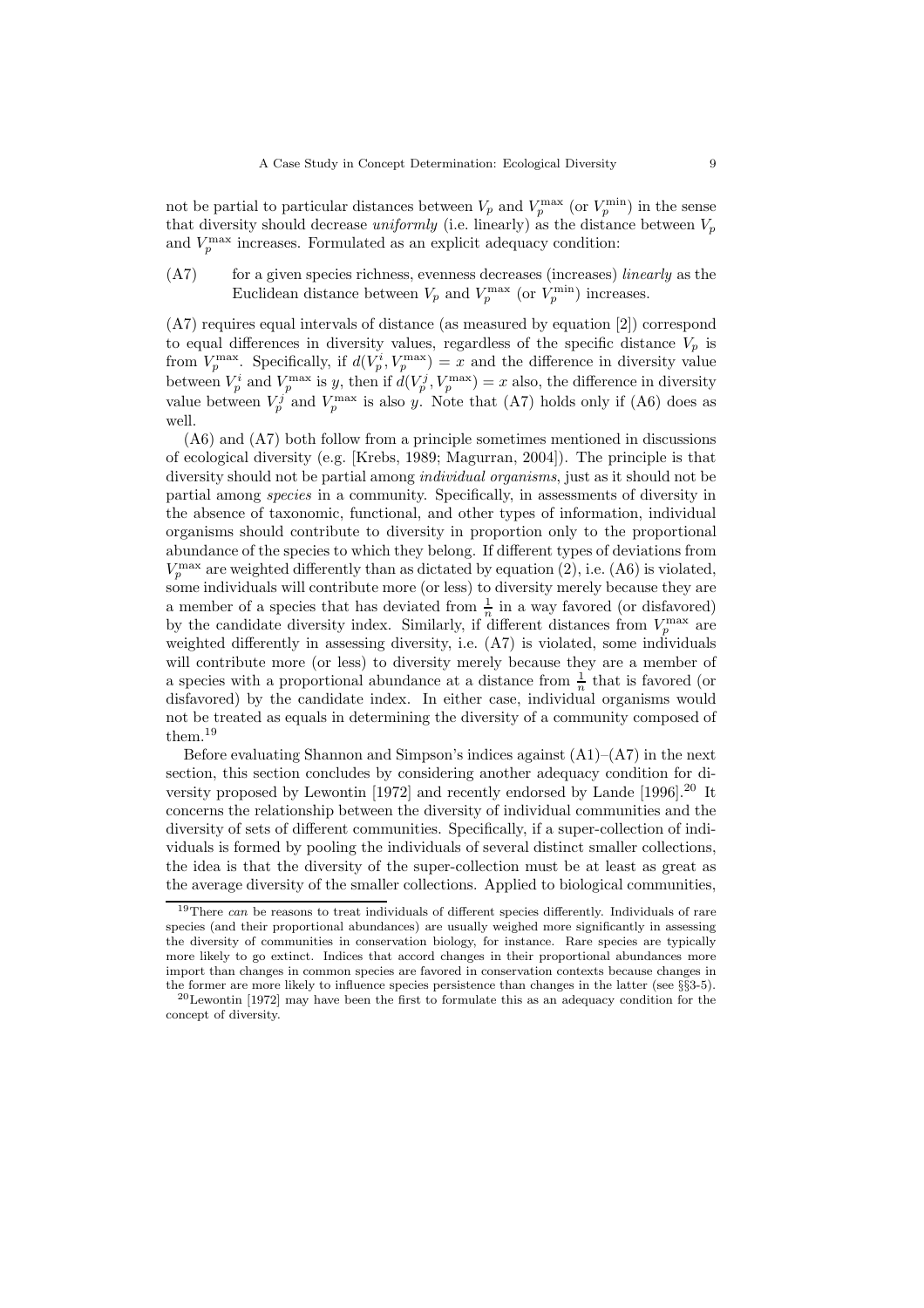this requires the diversity of the super-community  $\bigcup_{i=1}^{z} \{C_i\}$  formed by pooling the individuals of each community  $C_i$  to be greater than or equal to the weighted mean diversity of the  $C_i$  (z is an index of the communities). Stated formally for the case of equal weights, and using  $'DIV'$  to represent diversity:

(3) 
$$
DIV(\bigcup_{i=1}^{z} \{C_i\}) \geq \frac{1}{n} \sum_{i=1}^{z} DIV(C_i).
$$

Equality holds only if the  $C_i$  are *compositionally* identical, i.e.  $V_p^{C_i} = V_p^{C_j}$  for all  $i \neq i$ .

Lewontin did not provide a rationale for this constraint on ecological diversity, and there are reasons to reject it as an adequacy condition. Consider two simple communities  $C$  and  $D$  composed of four different species (two each) with absolute (not proportional) abundances  $\langle 2, 2 \rangle$  and  $\langle 1000, 1000 \rangle$ . The absolute species abundance vector for the super community  $C \cup D$  with species richness four is  $\langle 1000, 1000, 2, 2 \rangle$ . Equation (3) requires the diversity of  $C \cup D$  be greater than the average diversity of  $C$  and  $D$ , but it is unclear why this is defensible as an adequacy condition on the concept of diversity.  $C \cup D$  contains more species than either  $C$  or  $D$ , and in this respect seems more diverse. But it is also highly uneven compared with C or D. The proportional species abundance vector for  $C \cup D$ is approximately  $(0.499, 0.499, 0.001, 0.001)$  which is a highly uneven distribution, unlike the highly even distribution of C and D,  $\langle 0.5, 0.5 \rangle$ . Equation (3) therefore forces a strong rank order of species richness over evenness in assessments of diversity.

This may be a defensible property of a proposed diversity index.<sup>21</sup> In conservation biology, for example, there may be advantages to prioritizing species richness over evenness in assessments of the diversity of communities targeted for conservation. Equation (3) is not, however, a defensible constraint on any potential quantitative specification of diversity. Species richness and evenness are independent properties. Though this does not entail one is not more important than another in evaluations of a community's diversity, nothing about the pre-theoretic concept of ecological diversity seems to suggest otherwise. Pielou [1977, p. 292], for instance, explicitly rejected the constraint imposed by (3): "since diversity depends on two independent properties of a collection ... a collection with few species and high evenness could have the same diversity as another collection with many species and low evenness."<sup>22</sup>

<sup>&</sup>lt;sup>21</sup>Note that this property is consistent with  $(A1)–(A7)$  from above, which do not compel any relationship between species richness and evenness in assessments of diversity.

 $^{22}$ In passing, Lande [1996, p. 8] motivates this condition by pointing out that its denial, "implies the possibility of a negative diversity among communities." But why this is problematic is unclear. It does not, for instance, entail the diversity of any *individual* community is negative, which would clearly be problematic.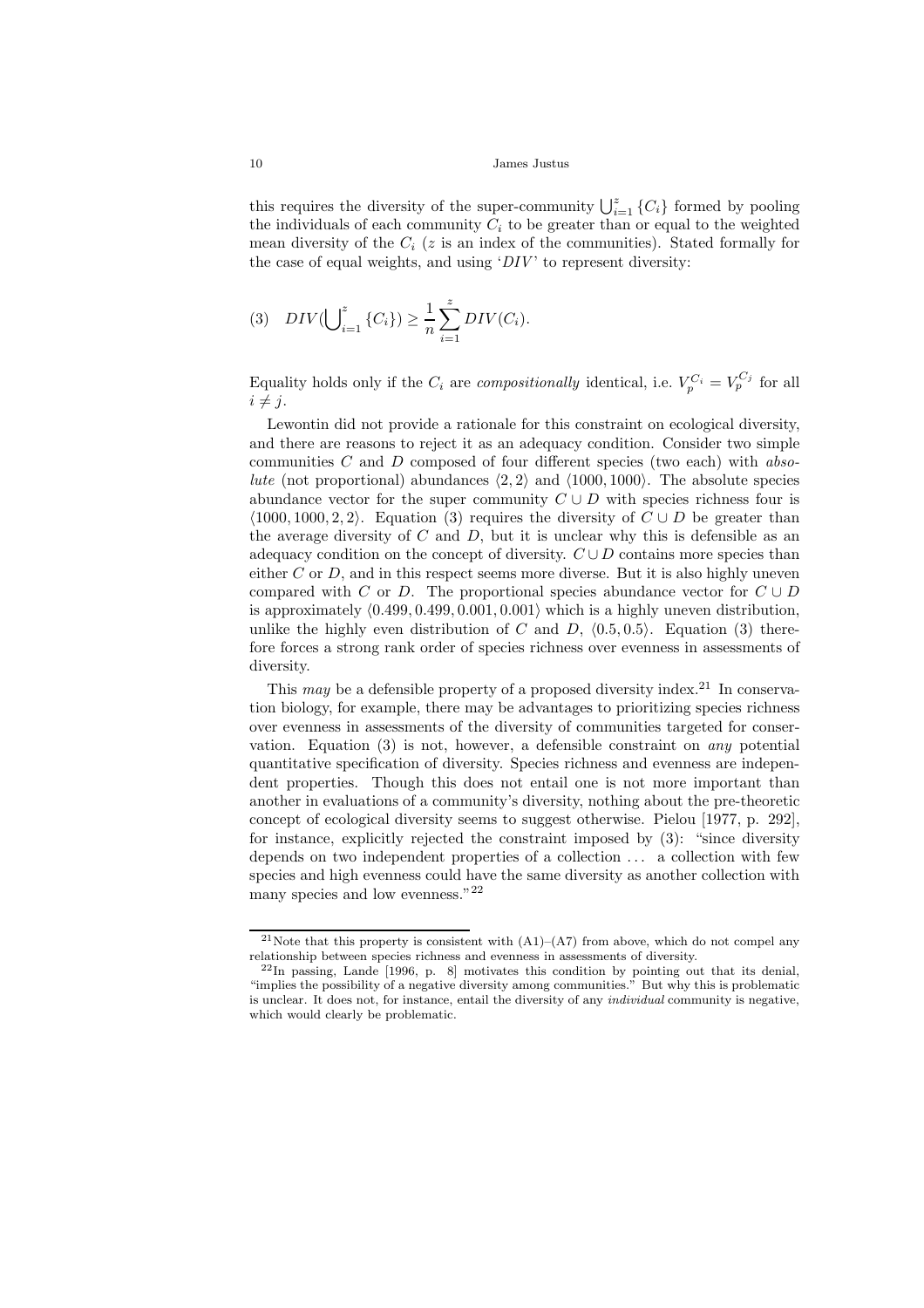# 3 SIMPSON'S INDEX

The first index that included species richness and evenness as components of diversity found in the ecological literature was proposed by Simpson [1949]. Simpson claimed that the probability two individuals drawn at random (with replacement) from an indefinitely large collection are of the same group is  $\sum_{n=1}^n$  $i=1$  $p_i^2$ , where *n* is the number of groups exhibited within the collection, and he called it a "measure of concentration." Applied to biological communities,  $\sum_{n=1}^{\infty}$  $i=1$  $p_i^2$  then measures the dominance (in terms of abundance) of species within the community (Pielou 1977) and is at its minimal value  $(\frac{1}{n})$  for a given species richness n when individuals of the community are equally distributed among the *n* species, *i.e.* when  $V_p = V_p^{\max}$ .

On Simpson's interpretation, the complement of the concentration measure:

$$
(D) \t\t 1 - \sum_{i=1}^{n} p_i^2,^{23}
$$

represents the probability two randomly selected individuals belong to different species, which is an intuitive measure of diversity.<sup>24</sup>  $D$  is at its maximal value for a given species richness  $n (D = 1 - \frac{1}{n})$  when individuals are maximally equally distributed among species, i.e. when  $V_p = V_p^{\text{max}}$ , and at its minimal value when individuals are maximally unequally distributed among species, i.e. when  $V_p =$  $V_p^{\rm min}.^{\rm 25}$ 

Several ecologists have suggested other interpretations of D. Hurlbert [1971], for instance, claimed that D multiplied by  $\frac{N}{N-1}$  represents the probability of inter-<br>represents the property in the community at the print of the probability two non-lambe specific encounter in the community, rather than just the probability two randomly selected individuals belong to different species. Patil and Taillie [1982a] made a similar claim and showed how quantities such as the waiting time for intra and interspecific encounter are related to  $D$  on this stronger interpretation. Recently, Ricotta [2000, p. 246] has suggested the same interpretation. These interpretations are only sound, however, if an additional assumption is made about community structure. In response to Patil and Taillie's analysis, Sugihara [1982] correctly pointed out that D represents the probability of interspecific interaction only if

<sup>&</sup>lt;sup>24</sup>The counterpart of  $D$  that does not make the idealization that the two individuals are drawn from an indefinitely large population is  $1 - \sum_{i=1}^{n}$  $\frac{N_i(N_i-1)}{N(N-1)}$  and will not be discussed here [Pielou,

<sup>1977;</sup> Magurran, 2004].

 $^{25}$ This minimum is not the value of D, however, when all individuals of the community are of the same species, which is 0.  $D = 0$  when all but one  $p_i$  is zero, but this set of proportional abundances violates the biological requirement on  $V_p$  that  $p_i \geq \frac{1}{N}$  for all i stipulated above. See the discussion preceding (A4) in Section 2.

<sup>&</sup>lt;sup>25</sup>The inverse of Simpson's concentration measure,  $\frac{1}{\sum_{i=1}^{n} p_i^2}$ , is also commonly used as an index

of diversity [Williams, 1964; Levins, 1968; Hurlbert, 1971; MacArthur, 1972; Hill, 1973; May, 1975; Pielou, 1977; Magurran, 1988; 2004; Lande, 1996].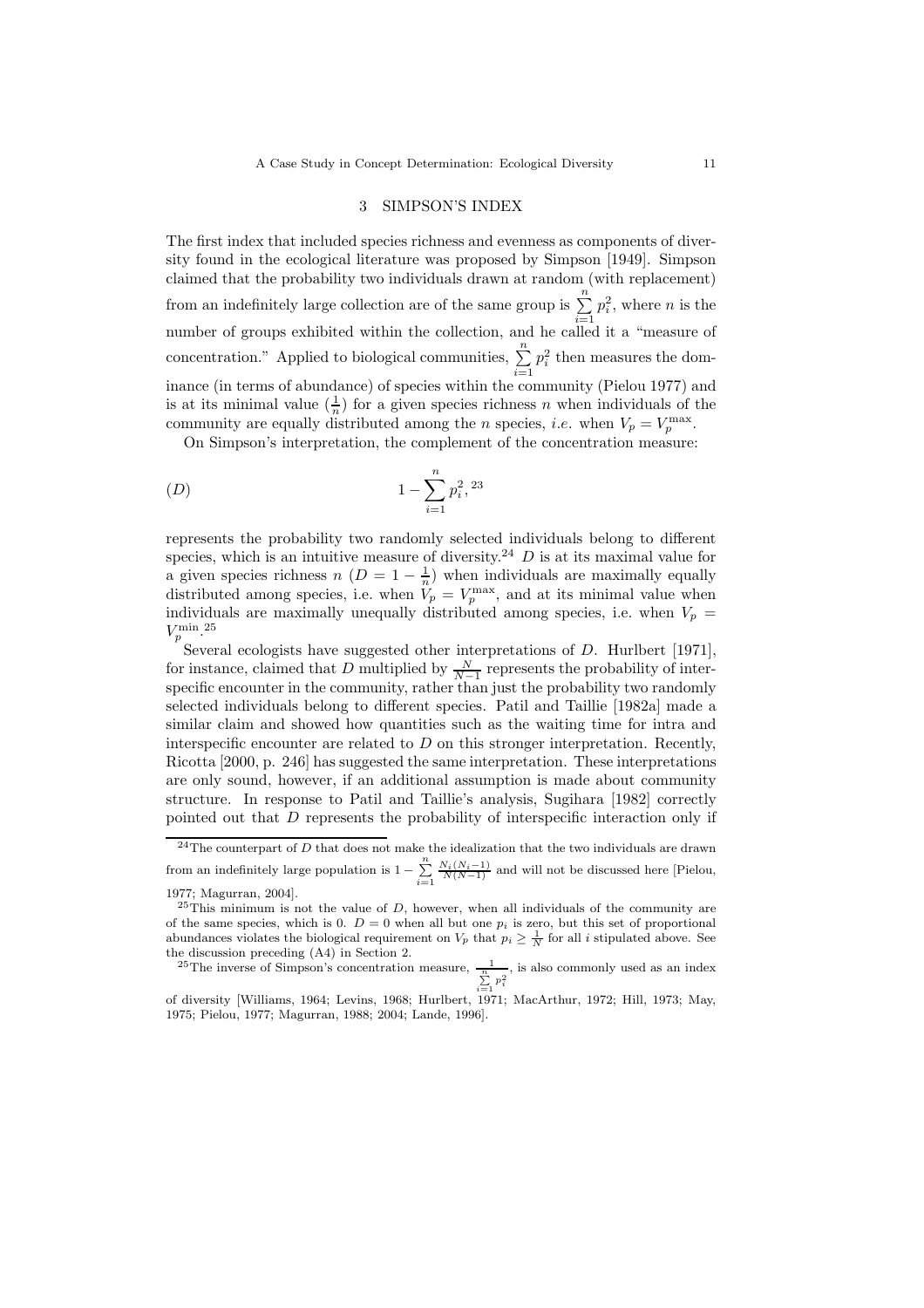the frequencies of interspecific encounters are directly proportional to the relative abundances of the species interacting. The problem, Sugihara [1982, p. 565] emphasized, is that:

None of these interpretations  $[of\, D]$ , however, has yet proved to be very fruitful, as they suffer from such real-world concerns as spatial patchiness and clumping in species distributions, differential mobility, and problems associated with interpreting niche overlap between species from their spatial covariance. Approaching the study of species diversity through a priori models is a valid enterprise, but requires a clear intuition of how communities operate, which thus far seems to be lacking.

Hurlbert's modification of  $D$  may be a good *estimator* of the probability of interspecific encounter if species are spatially distributed relatively uniformly throughout the area occupied by the community. If distributed in this way, species are likely to interact in direct proportion to their abundances. But without knowing this, and without a thorough understanding of the factors Sugihara mentioned, the legitimacy of the stronger interpretation cannot be reliably verified.<sup>26</sup>

As has been noted throughout the ecological literature,  $D$  satisfies  $(A1)$ – $(A4)$ [Hill, 1973; Pielou, 1975; 1977; Magurran, 1988; 2004; Lande, 1996]. D also clearly satisfies  $(A5)$ . As the similar mathematical structure of D and  $(2)$  from above suggest,  $D$  also satisfies (A6). To see this, recall that for a given species richness (A6) requires that: (i) the diversity of the community represented by  $V_p$  be inversely related to  $d(V_p, V_p^{\text{max}})$ ; and, (ii) that if  $d(V_p^i, V_p^{\text{max}}) = d(V_p^j, V_p^{\text{max}})$ , the diversity of communities represented by  $V_p^i$  and  $V_p^j$  are equal. Diversity is directly related to  $-d(V_p, V_p^{\text{max}})$  given (i), so what is first needed is to show that D exhibits the same relationship with  $-d(V_p, V_p^{\text{max}})$ . The following algebraic identities demonstrate the required relationship:

$$
d(V_p, V_p^{\max}) = \sqrt{\sum_{i=1}^n (p_i - \frac{1}{n})^2}
$$
  
=  $\sqrt{\sum_{i=1}^n (p_i^2 - \frac{2p_i}{n} + \frac{1}{n^2})}$   
=  $\sqrt{\sum_{i=1}^n (p_i^2) - \frac{2}{n} \sum_{i=1}^n (p_i) + \sum_{i=1}^n (\frac{1}{n^2})}$   
=  $\sqrt{\sum_{i=1}^n (p_i^2) - \frac{2}{n} + \frac{1}{n}}$   
=  $\sqrt{\sum_{i=1}^n (p_i^2) - \frac{1}{n}}.$ 

<sup>&</sup>lt;sup>26</sup>Similarly, Simpson's interpretation of D implicitly assumes the probability of selecting two individuals from the same group is directly proportional to their relative abundances, which is also violated under a variety of plausible biological conditions. I owe Sahotra Sarkar for emphasizing this fact.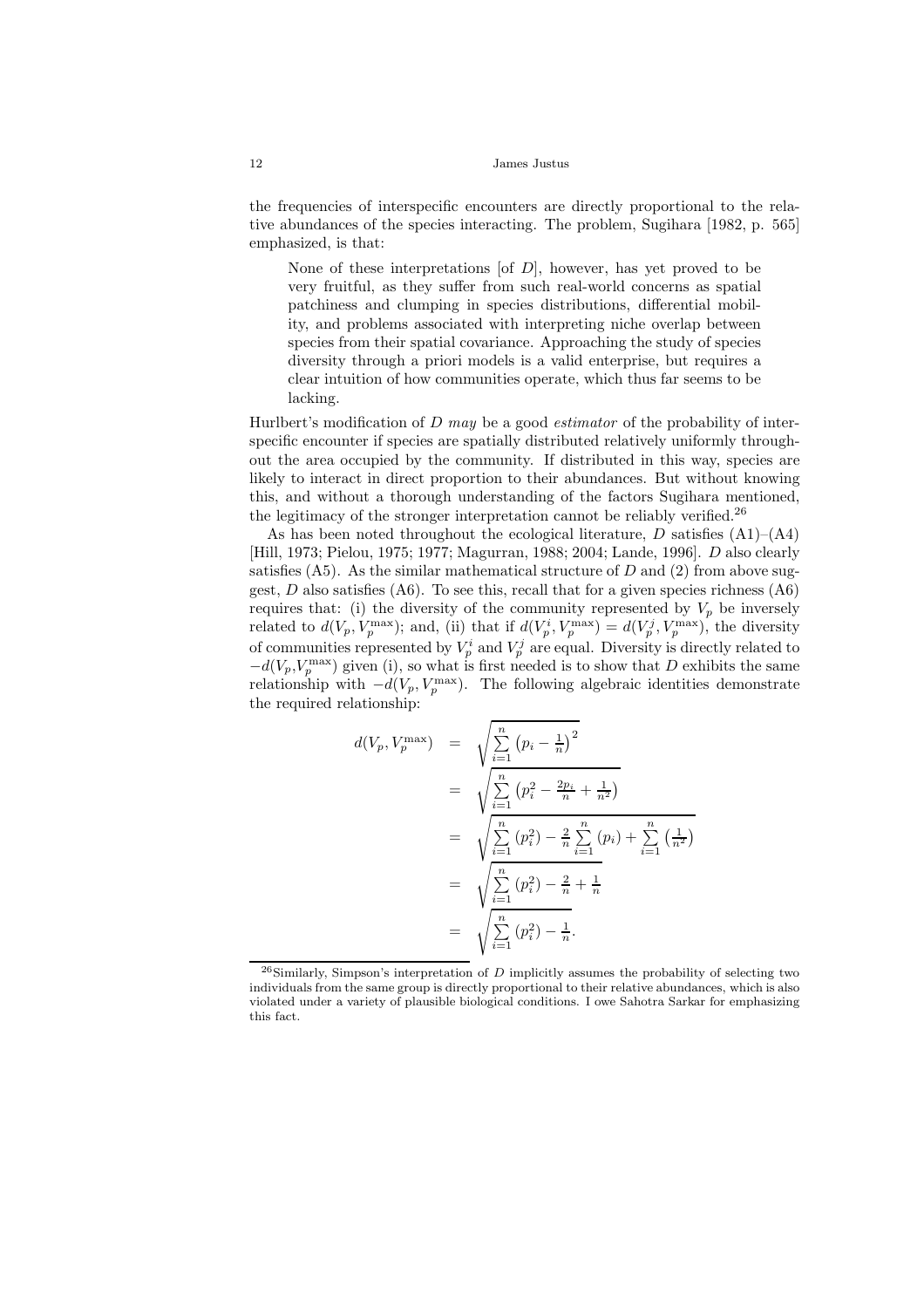Substitution for  $\sum_{n=1}^{\infty}$  $i=1$  $p_i^2$  using the definition of D from above yields:  $\sqrt{(1-D)-\frac{1}{n}}$ , which equals  $\sqrt{-D + \frac{n-1}{n}}$ .<sup>27</sup> Since  $\frac{n-1}{n}$  is constant and nonnegative for a given n,  $d(V_p, V_p^{\text{max}})$  decreases as D increases, establishing the required relationship (i). Similarly, if  $d(V_p^i, V_p^{\max}) = d(V_p^j, V_p^{\max})$ , then  $\sqrt{-D_i + \frac{n-1}{n}} = \sqrt{-D_j + \frac{n-1}{n}}$ where  $D_i$  and  $D_j$  represent the complement of Simpson's index for the proportional abundances of  $V_p^i$  and  $V_p^j$ , respectively. From this it follows that  $D_i = D_j$ (given that D must be positive), establishing (ii).  $(A6)$  is thereby satisfied.<sup>28</sup>

That  $d(V_p, V_p^{\max}) = \sqrt{-D + \frac{n-1}{n}}$  also shows, however, that D does not satisfy (A7). (A7) requires diversity decrease linearly with  $d(V_p, V_p^{\text{max}})$ , but D scales quadratically with  $d(V_p, V_p^{\text{max}})$ . Thus, D violates (A7) because it is more sensitive to changes in proportional species abundance vectors at greater distances from  $V_p^{\text{max}}$ . In particular, D is more sensitive to the proportional abundances of especially abundant or rare species. If diversity were specified with Simpson's index, (A7) would therefore not be satisfied and diversity would fail to be impartial among individual organisms comprising a community.

# 4 SHANNON'S INDEX

Probably the most popular index of community diversity is Shannon's index  $(H)$ , so-called after Claude Shannon, who developed it in the context of what came to be called information theory.<sup>29</sup> The index was originally formulated to quantify the amount of information transmitted in a communication channel [Shannon, 1948; Shannon and Weaver, 1949] and, despite Margalef's [1958] claim to priority, Good [1953] was the first to use it as an index of ecological diversity. The index:

$$
(H) \qquad \qquad -\sum_{i=1}^{n} p_i \ln p_i,^{30}
$$

can be used to measure the information of a message composed of  $n$  types of symbols whose individual probability of occurrence is  $p_i$ ,  $i = 1, ..., n$ . Within ecology, however,  $p_i$  represents the familiar proportional abundance of species i and n represents the community's species richness.

<sup>&</sup>lt;sup>27</sup>The term  $\sqrt{-D + \frac{n-1}{n}}$  is well defined because  $-D + \frac{n-1}{n}$  is nonnegative. Specifically, at its maximum  $D = 1 - \frac{1}{n}$ , in which case  $\sqrt{-D + \frac{n-1}{n}} = 0$ .

 $^{28}$ As a check on this result, it can be verified that the two species abundance vectors  $\langle \frac{8}{15}, \frac{4}{15}, \frac{3}{15} \rangle$  and  $\langle \frac{7}{15}, \frac{6}{15}, \frac{2}{15} \rangle$  from above, which have the same distance (0.3887) according to equation (2), also have the same value (0.6044) according to Simpson's index.

 $^{29}$ Aczél and Daróczy [1975] suggest Norbert Wiener independently developed an index which is a special case of Shannon's more general index in 1948 [Wiener, 1948].

 $30$ Shannon's index assumes  $p_i$  is a proportional species abundance from an infinitely large community [Magurran, 2004]. This idealization, and the emendation needed to correct it for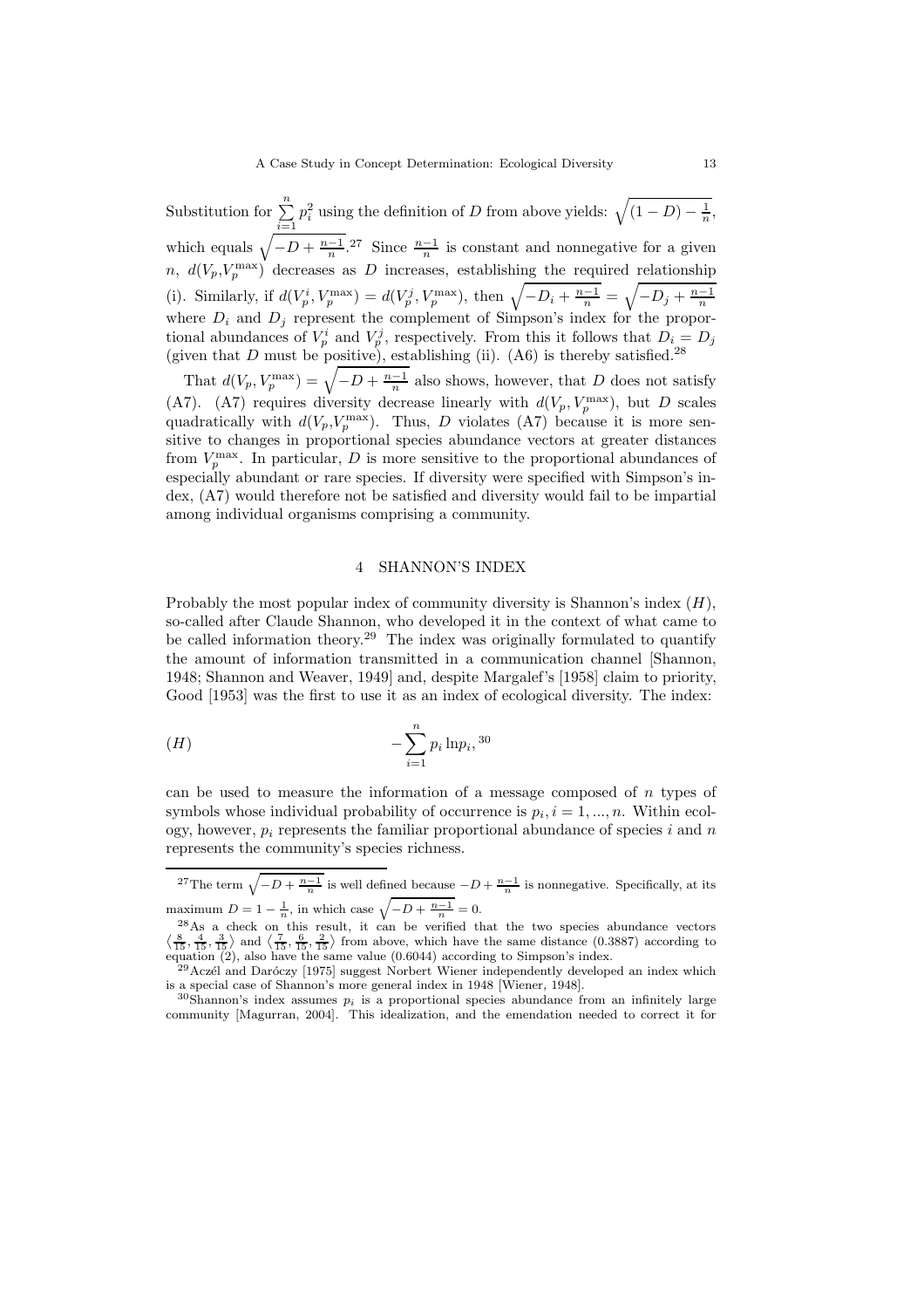H is at its maximal value (ln n) for a given species richness n when individual organisms are equally distributed among species, thereby satisfying adequacy condition  $(A3)$  [Pielou, 1977]. Similar to D, that H satisfies  $(A1)$ ,  $(A2)$ , and  $(A4)$ is well-known [Hill, 1973; Pielou, 1975; 1977; Magurran, 1988; 2004; Lande, 1996].  $H$  obviously satisfies (A5). But, as a simple example demonstrates, Shannon's index is more sensitive than Simpson's index to the abundances of rare species [Peet, 1974] and therefore fails  $(A6)$ .<sup>31</sup> Consider a four species community composed of one abundant, one rare, and two evenly distributed species such that  $V_p = \langle \frac{12}{32}, \frac{8}{32}, \frac{8}{32}, \frac{4}{32} \rangle$ .  $D = 0.7188$  and  $H = 1.3209$ . If the rare species becomes rarer, so that  $V_p$  becomes  $V_p^r = \left\langle \frac{13}{32}, \frac{9}{32}, \frac{9}{32}, \frac{1}{32} \right\rangle$ , then evenness decreases and both D and H decrease to 0.6758 and 1.1878, respectively. If the abundant species becomes more abundant, so that  $V_p$  becomes  $V_p^a = \left\langle \frac{15}{32}, \frac{7}{32}, \frac{3}{32}, \frac{3}{32} \right\rangle$ , then evenness also decreases and both  $D$  and  $H$  decrease to 0.6758 and 1.2420, respectively. That H decreases more than D for  $V_p^r$  vs.  $V_p^a$  does not necessarily show it is more sensitive to rare or abundant species because the range of values  $D$  and  $H$  take between  $V_p^{\text{min}}$  and  $V_p^{\text{max}}$  differ. Differences in their values may be due merely to a scaling effect. But the way values of D and H change from  $V_p$  to  $V_p^{\min}$  and to  $V_p^{\max}$  reveal that H is more sensitive to abundances of rare species. Specifically,  $\dot{H}$  decreases more between  $V_p$  and  $V_p^r$  (1.3209–1.1878 = 0.1331) than between  $V_p$ and  $V_p^a$  (1.3209–1.2420 = 0.0789), while D decreases by the same amount. H is therefore more sensitive to the abundances of rare species, unlike  $D$ , and contrary to (A6)(i). In addition, since  $d(V_p^r, V_p^{\max}) = d(V_p^a, V_p^{\max})$ , (A6)(ii) requires a diversity index assign the same value for  $V_p^r$  and  $V_p^{\hat{a}}$ . Their H values, however, differ  $(1.1878 \text{ and } 1.3209, \text{ respectively})$ .<sup>32</sup> (A6) is a necessary condition of (A7), so H also fails to satisfy (A7).

How should H be ecologically interpreted? Pielou [1977] provided a particularly simple and probably the clearest interpretation. As an entropy measure, Pielou suggested H measures uncertainty, and that diversity and uncertainty are closely related concepts.<sup>33</sup> Specifically, as the diversity of a community increases,

finite communities, will not be discussed here. The sampling estimator of H which does not make this assumption is Brillouin's index,  $\frac{1}{N} \ln \left( \frac{N!}{N_1! N_2! \dots N_n!} \right)$  [Brillouin, 1962].

 $31$ Compared with D, H is also less sensitive to proportional abundances of species (and hence evenness) and more sensitive to species richness [May, 1975; Magurran, 1988; 2004].

 $32$ Despite these and other differences (see below), Simpson's and Shannon's indices are both members of a family of entropy measures defined by:  $H_q =$  $\ln \sum_{i=1}^n p_i^{\alpha}$ 

 $\frac{i=1}{1-\alpha}$ , in which  $\alpha > 0$  and  $\alpha \neq 1$ [Rényi, 1961; Pielou, 1975]. Rényi [1961] showed, for example, that  $\lim_{\alpha \to 1} (H_q) = -\sum_{i=1}^n p_i \ln p_i =$ 

H. Pielou [1975] showed that if  $\alpha = 2$ ,  $H_q = -\ln \sum_{i=1}^{n} p_i^2$ , which is equivalent to the inverse form of Simpson's diversity index after exponential transform.

<sup>33</sup>Pielou's view of the proper ecological interpretation of Shannon's index shifted markedly in the 1960s and 1970s. In 1966, Pielou suggested there was an "obvious analogy" between a biological community and a coded message, and that, "the actions of a biologist are formally identical with those of a man observing, one after another, the symbols of a message" [1966, p. 164]. (A very similar characterization had been suggested by Margalef [1958] almost a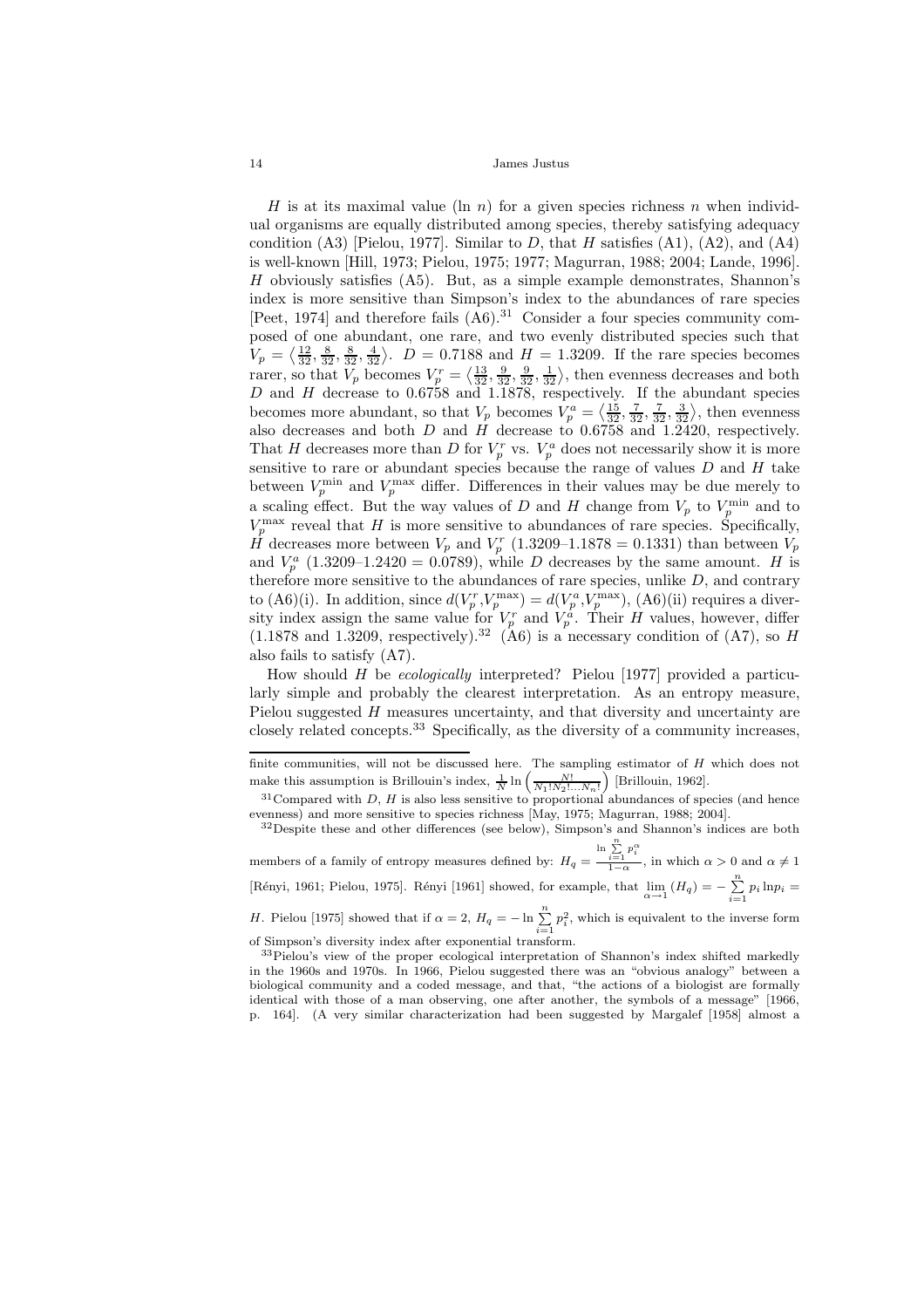the uncertainty about which species a randomly selected individual belongs to increases. It is difficult to deny this claim, but the crucial issue is whether  $H$  is the uniquely appropriate measure of uncertainty. After all, given the interpretation of D described earlier, it also seems to measure a similar, if not identical, kind of uncertainty about a biological community.

Pielou's argument that  $H$  is the uniquely appropriate index of ecological diversity relied on a mathematical fact about  $H$  proved in a non-ecological context by Shannon. Shannon [1948] showed that  $H$  is the only function (up to a multiplicative constant) which exhibits three properties he thought reasonable to require of the concept of information.<sup>34</sup> These properties include that an information function should be continuous in  $p_i$ , and that it should monotonically increase with *n* for maximally even  $p_i$  (see [A1'] from above). The most important was an additive property which was the basis of Pielou's argument for preferring H over other diversity indices and, even stronger, that it constitutes an adequacy condition for any index of diversity [Pielou, 1977, p. 293-294]. The interpretation of this property as applied to biological communities requires some elaboration.

Just as  $V_p$  is based on a classification P of individuals of a biological community into n species, let  $V_q$  be a proportional abundance vector with m components based on a different classification Q. The second classification could be derived from further taxonomic information, information on habitat requirements or other properties of individual organisms, etc. As with the  $p_i$ , assume that the proportional abundances  $q_j$  of the second classification are such that  $\sum_{j=1}^{m} q_j = 1$ , and that each individual organism falls into only one class. In analogy with the information concept, if the two classifications are independent, Pielou [1977, p. 294] suggested that ecological diversity must satisfy:

(4)  $DIV(PQ) = DIV(P) + DIV(Q);$ 

in which  $DIV(PQ)$  is the diversity of a biological community with individuals classified into both P and Q for a total of  $m \times n$  classes, and  $DIV(P)$  and  $DIV(Q)$ are the diversity of the community with individuals classified by only  $P$  or  $Q$ , respectively.<sup>35</sup> Mathematically, it can be shown that H is the only continuous function of the  $p_i$  up to a multiplicative constant that satisfies  $(A1')$ ,  $(A3)$ , and for which equation (4) holds [Khinchin, 1957].

In general, (4) is a desirable property because it permits the additive decomposition of a function of two combined input arguments. Together with its intuitive

decade before.) By 1975, however, Pielou's view of such analogies was decidedly negative: "it cannot be too strongly emphasized that fancied links between the information-theoretic concept of 'information' and the diversity of an ecological community are merely fancies and nothing more" [1975, p. 9].

 $34$ In a later review of information theory, Aczél and Daróczy [1975, p. 29] called these properties, "natural properties which are essential from the point of view of information theory." Shannon, however, only called them "reasonable" and emphasized that, "The real justification of these definitions, however, will reside in their implications," [Shannon and Weaver, 1949, p. 50].

 $35E$ quation (4) can be generalized to any finite number of independent classifications.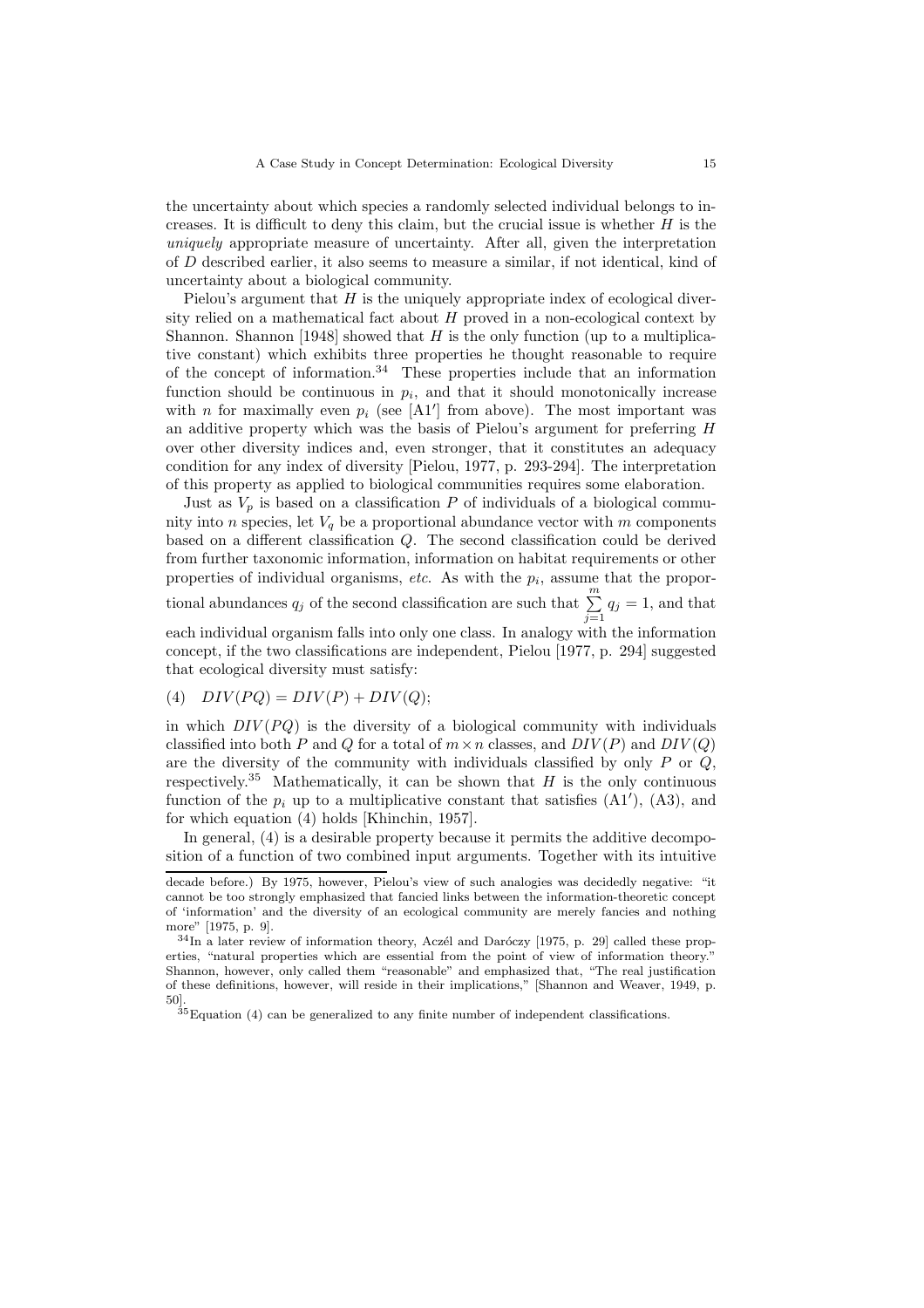plausibility for the concept of information, this motivated Shannon [1948], Khinshin  $[1957]$ , Rényi  $[1961]$ , Aczél and Daróczy  $[1975]$ , and others to stipulate it as an adequacy condition for any information measure. What is needed to show it is an appropriate adequacy condition for the concept of ecological diversity, however, is an account of why this is a necessary property of diversity. Pielou [1977] did not supply such a rationale. If diversity were specified as  $H$ , (4) logically follows given its logarithmic form, and it can be agreed that there are benefits of being able to additively decompose ecological diversity in this way [Pielou, 1977, pp. 303-307]. This is insufficient, however, to establish the stronger claim that (4) is a defensible adequacy condition, especially given that there are other non-additive methods with attractive features in which ecological properties besides proportional species abundances can be integrated into a measure of community diversity (e.g. [Rao, 1982; Ricotta, 2002]).

# 5 THE ROLE OF THE DIVERSITY CONCEPT WITHIN ECOLOGY

Simpson's and Shannon's diversity indices emerged within ecology in the 1950s. By the late 1960s, a large number of diversity indices had been formulated, and numerous empirical studies of different ecological systems were being conducted to estimate diversity using these indices. $36$  Table 1 lists some of these indices. One reaction to this diversity of diversity indices was the thought that anything goes, that the diversity concept was deeply and problematically unclear. The attention being devoted to indices of diversity sparked several such criticisms, perhaps the most incisive from Hurlbert [1971] who called diversity a "nonconcept." His influential critique of this research agenda targeted the fundamental vagueness of the underlying concept, which he thought ecologists had exacerbated by appropriating statistical measures of diversity developed in nonbiological contexts, such as information theory, with dubious ecological relevance. MacArthur [1972, p. 197] voiced the same criticism around the same time: "Applying a formula and calculating a 'species diversity' from a census does not reveal very much; only by relating this diversity to something else – something about the environment perhaps – does it become science." Other ecologists were similarly skeptical of the role of the diversity concept within ecology, and generally of the ecological utility of information theory (e.g. [Hill, 1973]).

Rather than attempt to rehabilitate the concept by proposing adequacy conditions by which to evaluate relative merits and weaknesses of different diversity indices as attempted above, Hurlbert suggested the search for relationships between diversity and other community properties, such as stability, should be refocused on the relationship between those properties and indices that reflect biologically meaningful properties that might influence community dynamics.<sup>37</sup> His proposed index of the probability of interspecific encounter is one example (see §3). As

<sup>36</sup>See [Pielou, 1975; 1977; Magurran, 1988; 2004; Sarkar, 2007; Drake, 2007] for reviews.

<sup>37</sup>See [Justus, 2008] for an analysis of the stability-diversity debate within ecology.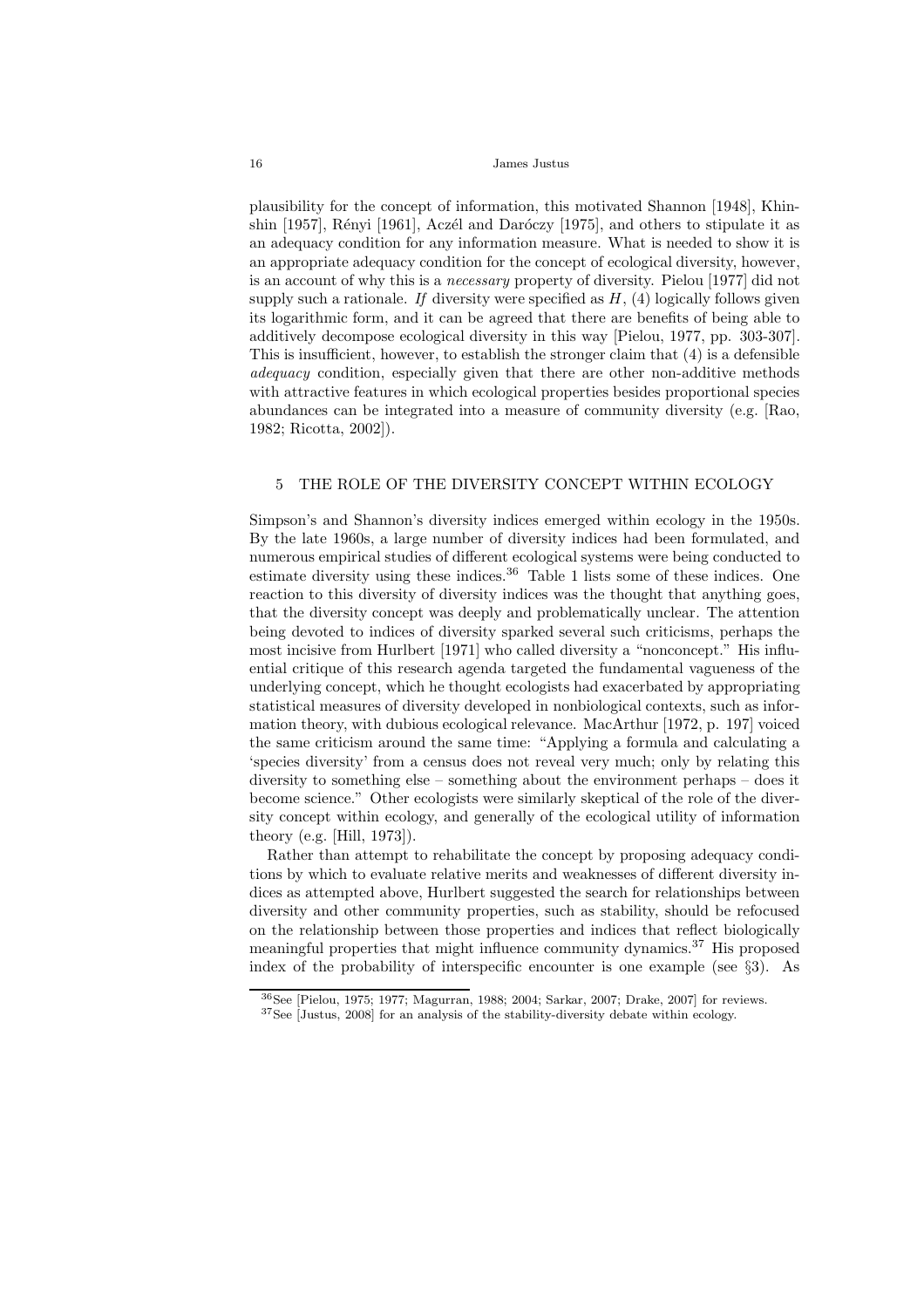a measure of ecological diversity, note that species richness alone fails this test since it is generally unlikely that extremely rare species  $(e.g. s_1)$  in community A from §2) play an important role in community dynamics.<sup>38</sup> Since it does not consider evenness, furthermore, species richness fares very poorly as a specification of ecological diversity; it fails adequacy conditions  $(A2)$ – $(A7)$ . Species richness was and remains, however, the predominant surrogate for diversity in analyses of stability-diversity relationships (e.g. [Tilman, 1996; 1999]). As such, it is unclear these studies offer significant insights into possible relationships between stability and diversity in biological communities.<sup>39</sup>

Since Hurlbert's critique, ecologists have proposed a multitude of new diversity indices to satisfy different proposed adequacy conditions besides those about species richness and evenness (see [Magurran, 2004; Ricotta, 2005; Sarkar, 2007] for reviews). Diversity indices should increase, for instance, as interspecific taxonomic and functional differences increase. Besides properties of species, spatial properties of their geographical distribution could also be included in an index of ecological diversity. Since species distributions are significantly influenced by regional geology and environmental gradients, however, including these properties would expand the scope of ecological diversity beyond just the biological properties of communities. Expanded in this way, the "diversity" of the physical environment in which a community resided would also contribute to the value of indices of ecological diversity.<sup>40</sup>

How compatible these additional adequacy conditions are with one another, or with the other conditions is not yet clear. Some conditions appear to be conceptually independent, but some formal diversity indices suggest that others are not. Rao's [1982] "quadratic entropy" diversity index, for instance, which generalizes the Simpson index [Ricotta and Avena, 2003], incorporates interspecific taxonomic and functional differences as well as evenness and species richness into a single quantitative measure. Unlike the Shannon and Simpson indices, however, quadratic entropy violates the adequacy condition (A3) [Ricotta, 2005]. (A4) is also violated. This is as it should be. If functional or taxonomic information is included in assessments of diversity, then high functional or taxonomic diversity may make a less even community more diverse overall than a more even one. In effect, functional or taxonomic diversity can trump evenness.

As new indices are devised, similar incompatibilities between other adequacy conditions may be revealed. Absent a general proof that plausible adequacy criteria are themselves incompatible, however, the formulation of a uniquely defensible

<sup>38</sup>Potentially important exceptions include keystone species and so-called "ecosystem engineers" (see [Paine, 1969; Jones *et al*., 1994; Power *et al*., 1996]).

<sup>39</sup>A recent study by Tilman *et al*. [2006] that uses the Shannon index to measure the diversity of a Minnesota grassland and finds the same positive correlation as between species richness and temporal stability is a rare exception.

<sup>40</sup>Properties of the spatial extent of species, in particular their geographical rarity, are clearly relevant to the concept of diversity utilized in the context of biodiversity conservation, and therefore must be integrated into any defensible measure of biodiversity [Sarkar, 2002; 2005; 2007].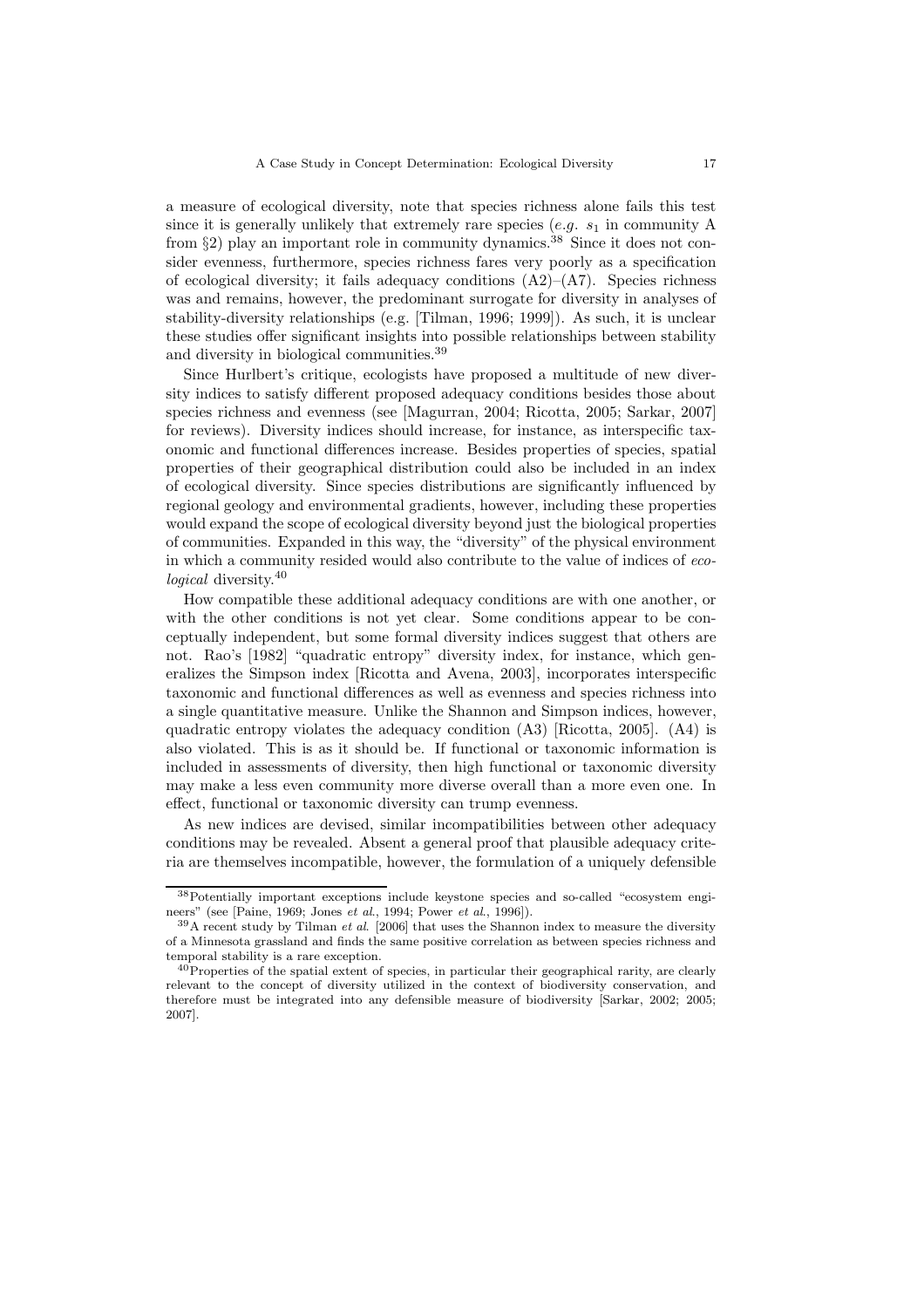diversity index satisfying all of them remains possible. Focusing on species richness and evenness, adequacy conditions  $(A1)$ – $(A7)$  are compatible and thus a defensible diversity measure satisfying them exists. In fact, (A6) and (A7) suggest

two obvious candidates: (i) −  $\sqrt{\sum_{n=1}^{n}}$  $i=1$  $(p_i - \frac{1}{n})^2$ ; and, (ii)  $\frac{1}{\sqrt{n}}$  $\frac{1}{\sum_{i=1}^{n} (p_i - \frac{1}{n})^2}$ , which both

also satisfy  $(A1)$ – $(A5)$ . Despite the multitude of quantitative measures of ecological diversity in the literature, that a set of defensible adequacy conditions can be formulated shows the concept is not problematically obscure and that it may facilitate scientific insights into biological communities.

#### Glossary:

 $n =$  species richness;  $p_i$  = the proportional abundance of species *i*;  $N_i$  = the abundance of species *i*;  $N =$  the abundance of all species in the community;  $N_{max}$  = abundance of the most abundant species;  $d_{ij}$  = distance (e.g. taxonomic, functional, etc.) between species i and j;  $r_i$  = rank of species i in  $V_p$ ;  $a =$  a constant  $\geq 0$ .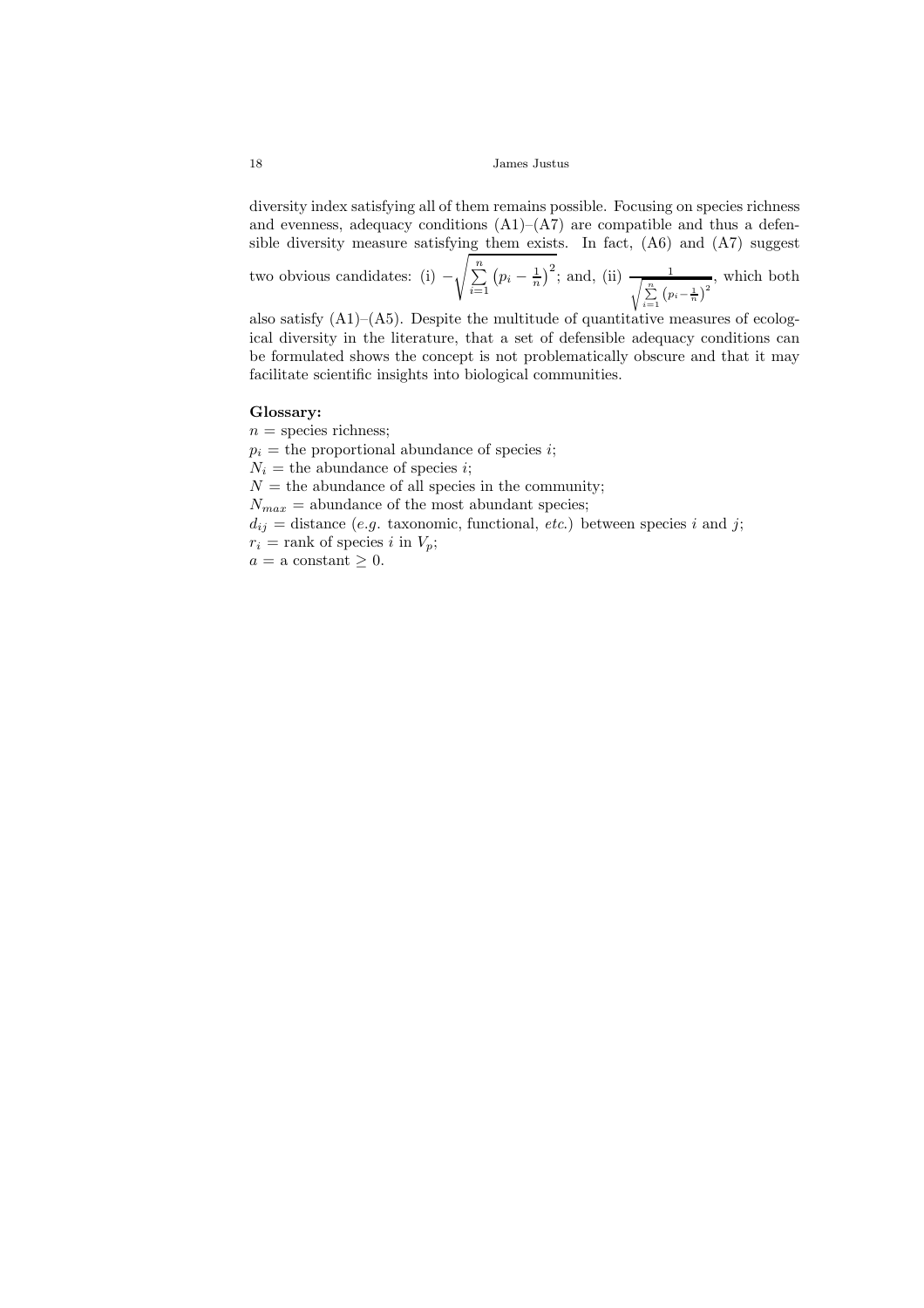| Diversity Index                                                       | Mathematical Operationalization                                                                                                     | Origin                                                      |
|-----------------------------------------------------------------------|-------------------------------------------------------------------------------------------------------------------------------------|-------------------------------------------------------------|
| Simpson's Index<br>(infinite commu-<br>nity)                          | <i>D</i> : $1 - \sum_{i=1}^{n} p_i^2$ or $\frac{1}{\sum_{i=1}^{n} p_i^2}$                                                           | Simpson<br>$[1949]$                                         |
| Simpson's Index<br>(finite)<br>commu-<br>nity)                        | $1 - \sum_{i=1}^{n} \frac{N_i(N_i-1)}{N(N-1)}$ or $\frac{1}{\sum_{i=1}^{n} \frac{N_i(N_i-1)}{N(N-1)}}$                              | Simpson<br>$[1949]$                                         |
| Shannon's index<br>(infinite commu-<br>nity)                          | $H: -\sum_{i=1}^n p_i \ln p_i$                                                                                                      | Shannon<br>$[1948]$                                         |
| Brillouin's index<br>(Shannon's index<br>for a finite com-<br>munity) | $\frac{1}{N}\ln\left(\frac{N!}{N_1!N_2!\ldots N_n!}\right)$                                                                         | <b>Brillouin</b><br>$[1962]$                                |
| Margalef's Index                                                      | $\frac{n-1}{\ln(N)}$                                                                                                                | Margalef<br>[1958]                                          |
| Menhinick's In-<br>$_{\rm dex}$                                       | $\frac{n}{\sqrt{N}}$                                                                                                                | Menhinick<br>[1964]                                         |
| McIntosh's index                                                      | $N-\sqrt{\sum_{i=1}^n N_i}$                                                                                                         | McIntosh<br>$\left\lceil 1967\right\rceil$                  |
| Berger-Parker's<br>index                                              | $1 - \frac{N_{\text{max}}}{N}$ or $\frac{N}{N_{\text{max}}}$                                                                        | <b>Berger</b><br>and<br>Parker [1970]                       |
| Hurlbert's<br>$\rm$ "In-<br>terspecific<br>$En-$<br>counter" Index    | $\left(\frac{N}{(N-1)}\right)\left(1-\sum_{i=1}^n p_i^2\right)$                                                                     | Hurlbert<br>$[1971]$                                        |
| Fager's Index                                                         |                                                                                                                                     | Fager [1972]                                                |
| Hill's Family of<br><b>Diversity Indices</b>                          | $\frac{\frac{N(n+1)}{2}-\sum\limits_{i=1}^{n}\overline{r_{i}N_{i}}}{\left(\sum\limits_{i=1}^{n}p_{i}^{a}\right)^{\frac{1}{(1-a)}}}$ | Hill [1973]                                                 |
| Keefe and Berg-<br>ersen's Index                                      | $\overline{1-\frac{N}{(N-1)}}\left(\sum_{i=1}^{n}p_{i}^{2}-\frac{1}{N}\right)$                                                      | Keefe<br>and<br>Bergersen<br>$\left\lceil 1977\right\rceil$ |
| Rao's<br>"Quadratic<br>Entropy" Index                                 | $Q: \sum_{i,j=1}^n d_{ij} p_i p_j$                                                                                                  | Rao [1982]                                                  |

Table 1. A list of some of the diversity indices in the ecological literature.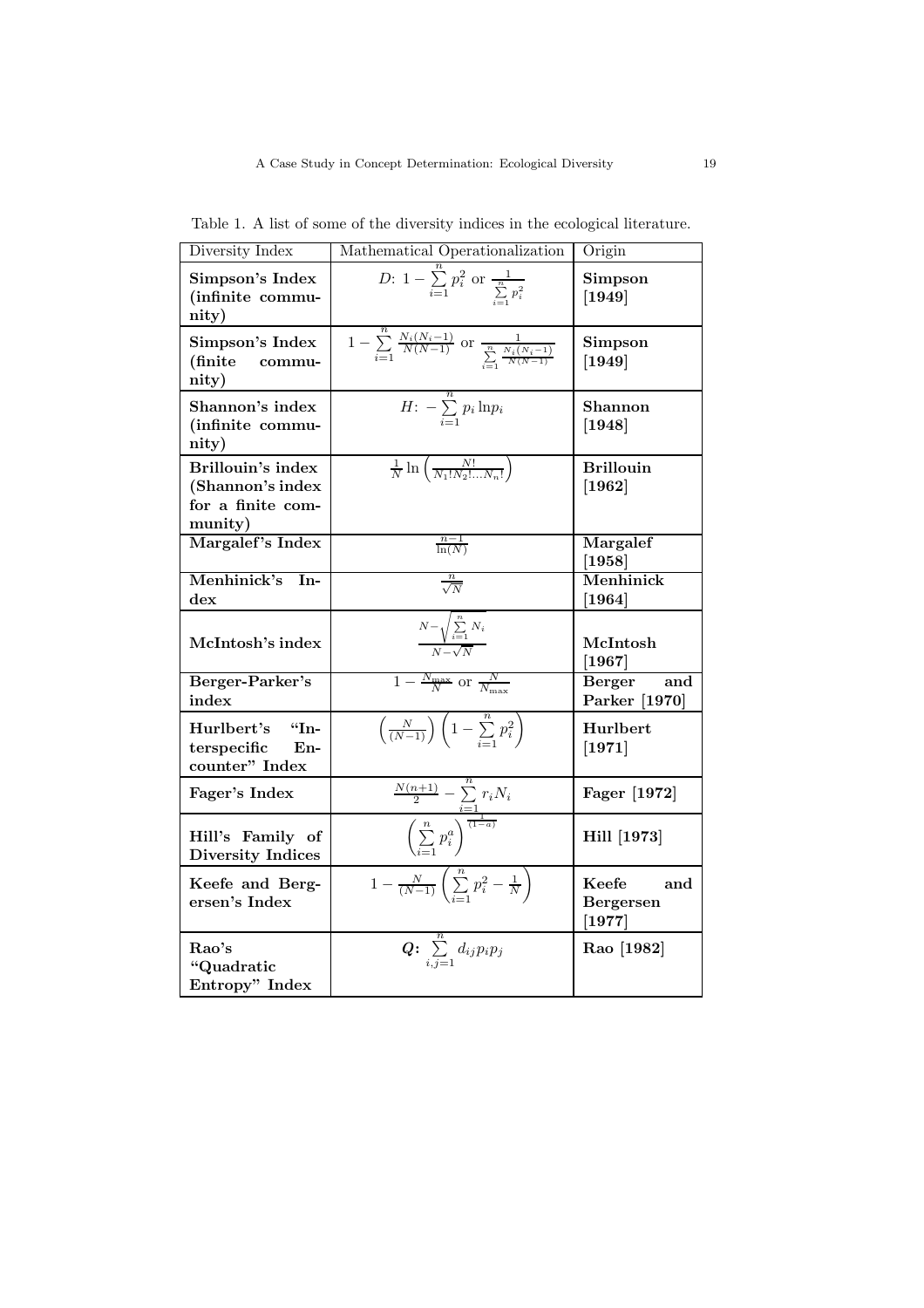## ACKNOWLEDGEMENTS

Thanks to Russell Lande, Samir Okasha, Carl Salk, and Sahotra Sarkar for helpful comments. Members of the Florida State University biology department and Sydney-ANU philosophy of biology workshop also provided helpful feedback on a presentation based on this work.

## BIBLIOGRAPHY

- [Aczél and Daróczy, 1975] J. Aczél, and Z. Daróczy. *On Measures of Information and Their Characteristics*. Academic Press, New York, 1975.
- [Berger and Parker, 1970] W. H. Berger and F. L. Parker. Diversity of Planktonic *Formaminifera* in Deep-sea Sediments. *Science* 168: 1345-1347, 1970.
- [Brillouin, 1962] L. Brillouin. *Science and Information Theory*. 2nd edition. Academic Press, New York, 1962.
- [Drake, 2007] J. M. Drake. The Background of Biodiversity: Quantitative Measures of Species Diversity, 1943-1982. Unpublished Manuscript.
- [Dyer and Coley, 2001] L. A. Dyer and P. D. Coley. Latitudinal Gradients in Tri-trophic Interactions." In Tscharntke, T. and Hawkins, B. A. (eds.) *Multitrophic Level Interactions*. New York, NY: Cambridge University Press, pp. 67-88, 2001.
- [Eberhardt, 1969] L. L. Eberhardt. Some Aspects of Species Diversity Models. *Ecology* 50: 503- 505, 1969.
- [Fager, 1973] E. W. Fager. Diversity: A Sampling Study. *American Naturalist* 106: 293-310, 1973.
- [Fisher *et al.*, 1943] R. A. Fisher; A. S. Corbet; and C. B. Williams. The Relationship Between the Number of Species and the Number of Individuals in a Random Sample of an Animal Population. *Journal of Animal Ecology* 12: 42-58, 1943.
- [Good, 1953] I. J. Good. The Population Frequencies of Species and the Estimation of Population Parameters. *Biometrika* 40: 237-264, 1953.
- [Hill, 1973] M. O. Hill. Diversity and Evenness: A Unifying Notation and Its Consequences. *Ecology* 54: 427-432, 1973.
- [Hurlbert, 1971] S. Hurlbert. The Nonconcept of Species Diversity: A Critique and Alternative Parameters. *Ecology* 52: 577-586, 1971.
- [Jones *et al.*, 1994] C. G. Jones; J. H. Lawton; M. Shachak. Organisms as Ecosystem Engineers. *Oikos* 69: 373-386, 1994.
- [Justus, 2006] J. Justus. Loop analysis and Qualitative Modeling: Limitations and Merits. *Biology and Philosophy* 21: 647-666, 2006.
- [Justus, 2008] J. Justus. Complexity, Diversity, and Stability. In Sarkar, Sahotra and Plutynski, Anya (eds.) A Companion to the Philosophy of Biology. Malden, MA: Blackwell, pp. 321–350, 2008.
- [Kaplansky, 1977] I. Kaplansky. *Set Theory and Metric Spaces*. New York: Chelsea Publishing, 1977.
- [Keefe and Bergersen, 1977] T. J. Keefe and E. P. Bergersen. A Simple Diversity Index Based on the Theory of Runs. *Water Research* 11: 689-691, 1977.
- [Khinchin, 1957] A. I. Khinchin. *Mathematical Foundations of Information Theory*. New York, NY: Dover Publications, 1957.
- [Lande, 1996] R. Lande. Statistics and Partitioning of Species Diversity, and Similarity among Multiple Communities. *Oikos* 76: 5-13, 1996.
- [Lewontin, 1972] R. Lewontin. The Apportionment of Human Diversity. *Evolutionary Biology* 6: 381-398, 1972.
- [Lloyd and Ghelardi, 1964] M. Lloyd and R. Ghelardi. A Table for Calculating the Equitability of Species Diversity. *Journal of Animal Ecology* 33: 217-225, 1964.
- [MacArthur, 1957] R. H. MacArthur. On the Relative Abundance of Bird Species. *Proceedings of the National Academy of Sciences of the USA* 43: 293-295, 1957.

<sup>[</sup>MacArthur, 1972] R. H. MacArthur. *Geographical Ecology*. Harper and Row, New York, 1972.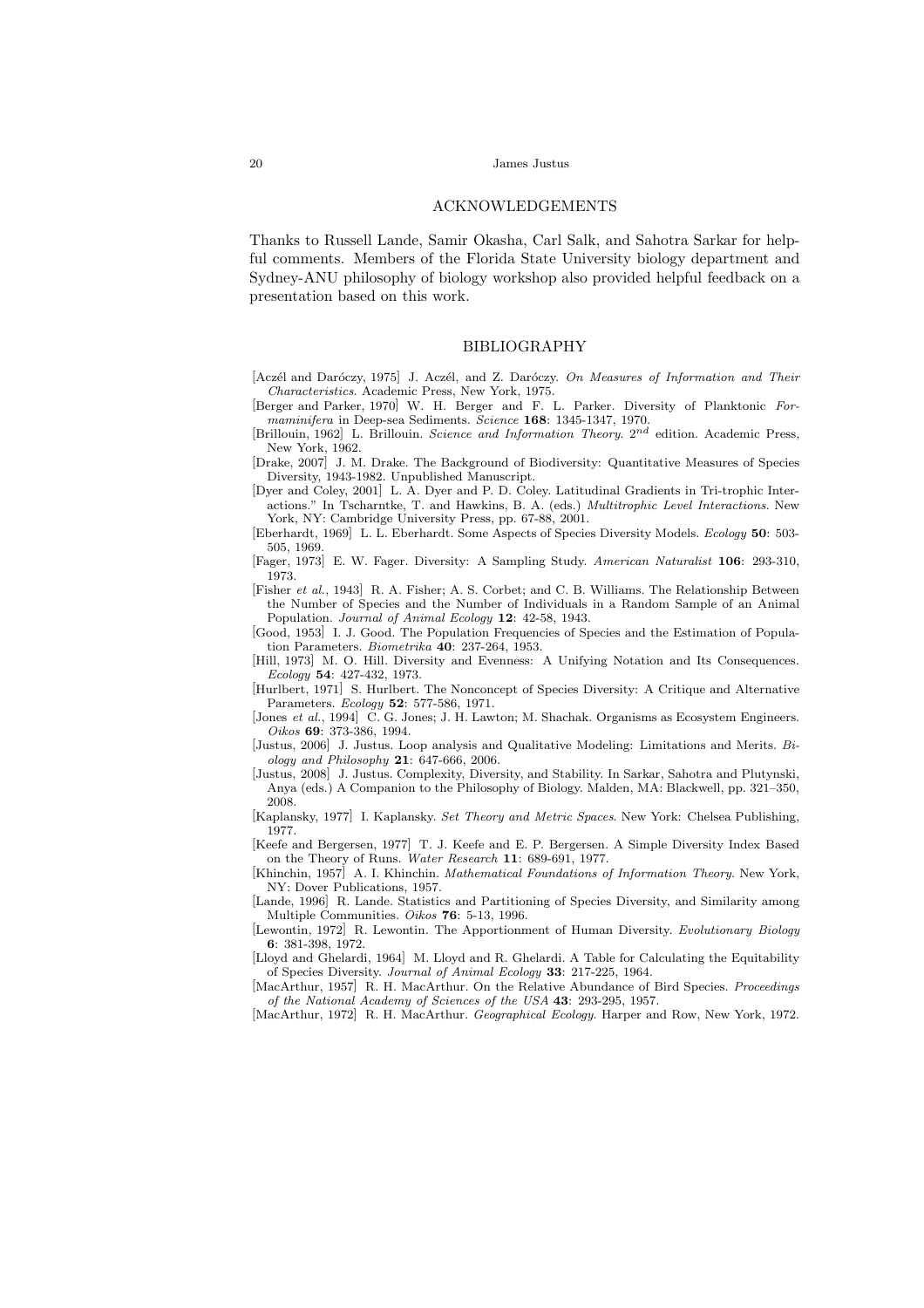[Maclaurin and Sterelny, 2008] J. Maclaurin and K. Sterelny. *What is Biodiversity?* Chicago: The University of Chicago Press, 2008.

- [Magurran, 1988] A. E. Magurran. *Ecological Diversity and Its Measurement*. Princeton University Press, Princeton, 1988.
- [Magurran, 2004] A. E. Magurran. *Measuring Biological Diversity*. Blackwell Publishing, Malden, 2004.
- [Margalef, 1958] R. Margalef. Information Theory in Ecology. *General Systems* 3: 36-71, 1958.
- [May, 1975] R. M. May. Patterns of Species Abundance and Diversity. In Cody, Michael L. and Diamond, Jared M. (eds.) *Ecology and Evolution of Communities*. Cambridge, MA: Harvard University Press, pp. 81-120, 1975.
- [McIntosh, 1967] R. P. McIntosh. An Index of Diversity and the Relations of Certain Concepts to Diversity. *Ecology* 48: 392-404, 1967.
- [Menhinick, 1964] E. P. Menhinick. A Comparison of some Species-Individuals Diversity Indices Applied to Samples of Field Insects. *Ecology* 45: 859-861, 1964.
- [Møller, 1998] A. P. Møller. Evidence of Larger Impact of Parasites on Hosts in the Tropics: Investment in Immune Function Within and Outside the Tropics? *Oikos* 82: 265-270, 1998.
- [Oksanen *et al.*, 1981] L. Oksanen; S. Fretwell; J. Arrunda; and P. Niemela. Exploitation Ecosystems in Gradients of Primary Productivity. *American Naturalist* 118: 240-261, 1981.
- [Paine, 1969] R. T. Paine. A Note on Trophic Complexity and Species Diversity. *American Naturalist* 100: 91-93, 1969.
- [Patil and Taillie, 1982a] G. P. Patil and C. Taillie. Diversity as a Concept and Its Measurement. *Journal of the American Statistical Association* 77: 548-561, 1982.
- [Patil and Taillie, 1982b] G. P. Patil and C. Taillie. Diversity as a Concept and Its Measurement: Rejoinder. *Journal of the American Statistical Association* 77: 548-561, 1982.
- [Peet, 1974] R. K. Peet. The Measurement of Species Diversity. *Annual Review of Ecology and Systematics* 5: 285-307, 1974.
- [Peet, 1975] R. K. Peet. Relative Diversity Indices. *Ecology* 56: 496-498, 1975.
- [Pianka, 1966] E. Pianka. Latitudinal Gradients in Species Diversity: A Review of Concepts. *American Naturalist* 100: 33-46, 1966.
- [Pielou, 1966] E. C. Pielou. The Use of Information Theory in the Study of the Diversity of Biological Populations. *Proceedings of the Fifth Berkeley Symposium on Mathematical Statistics and Probability* 4: 163-177, 1966.
- [Pielou, 1975] E. C. Pielou. *Ecological Diversity*. John Wiley & Sons, New York, 1975.
- [Pielou, 1977] E. C. Pielou. *Mathematical Ecology*. 2nd Edition. John Wiley & Sons, New York, 1977.
- [Preston, 1948] F. W. Preston. The Commonness and Rarity of Species. *Ecology* 29: 254-283, 1948.
- [Preston, 1962a] F. W. Preston. The Canonical Distribution of Commonness and Rarity, Part I. *Ecology* 43: 185-215, 1962.
- [Preston, 1962b] F. W. Preston. The Canonical Distribution of Commonness and Rarity, Part II. *Ecology* 43: 410-432, 1962.
- [Rao, 1982] C. R. Rao. Diversity and Dissimilarity Coefficients A Unified Approach. *Theoretical Population Biology* 21: 24-43, 1982.
- [Rényi, 1961] A. Rényi. On Measures of Entropy and Information. *Proceedings of the 4th Berkeley Symposium on Mathematics, Statistics, and Probability* 1: 547-561, 1961.
- [Ricotta, 2000] C. Ricotta. From Theoretical Ecology to Statistical Physics and Back: Self-Similar Landscape Metrics as a Synthesis of Ecological Diversity and Geometrical Complexity. *Ecological Modeling* 125: 245-253, 2000.
- [Ricotta, 2002] C. Ricotta. Bridging the Gap between Ecological Diversity Indices and Measures of Biodiversity with Shannon's Entropy: Comment to Izs´ak and Papp. *Ecological Modeling* 152: 1-3, 2002.
- [Ricotta, 2005] C. Ricotta. Through the Jungle of Biological Diversity. *Acta Biotheoretica* 53: 29-38, 2005.
- [Ricotta and Avena, 2003] C. Ricotta and G. C. Avena. An Information-Theoretical Measure of Taxonomic Diversity. *Acta Biotheoretica* 51: 35-41, 2003.
- [Sarkar, 2002] S. Sarkar. Defining "Biodiversity"; Assessing Biodiversity. *The Monist* 85: 131- 155, 2002.
- [Sarkar, 2005] S. Sarkar. *Biodiversity and Environmental Philosophy*. Cambridge University Press, New York, 2005.